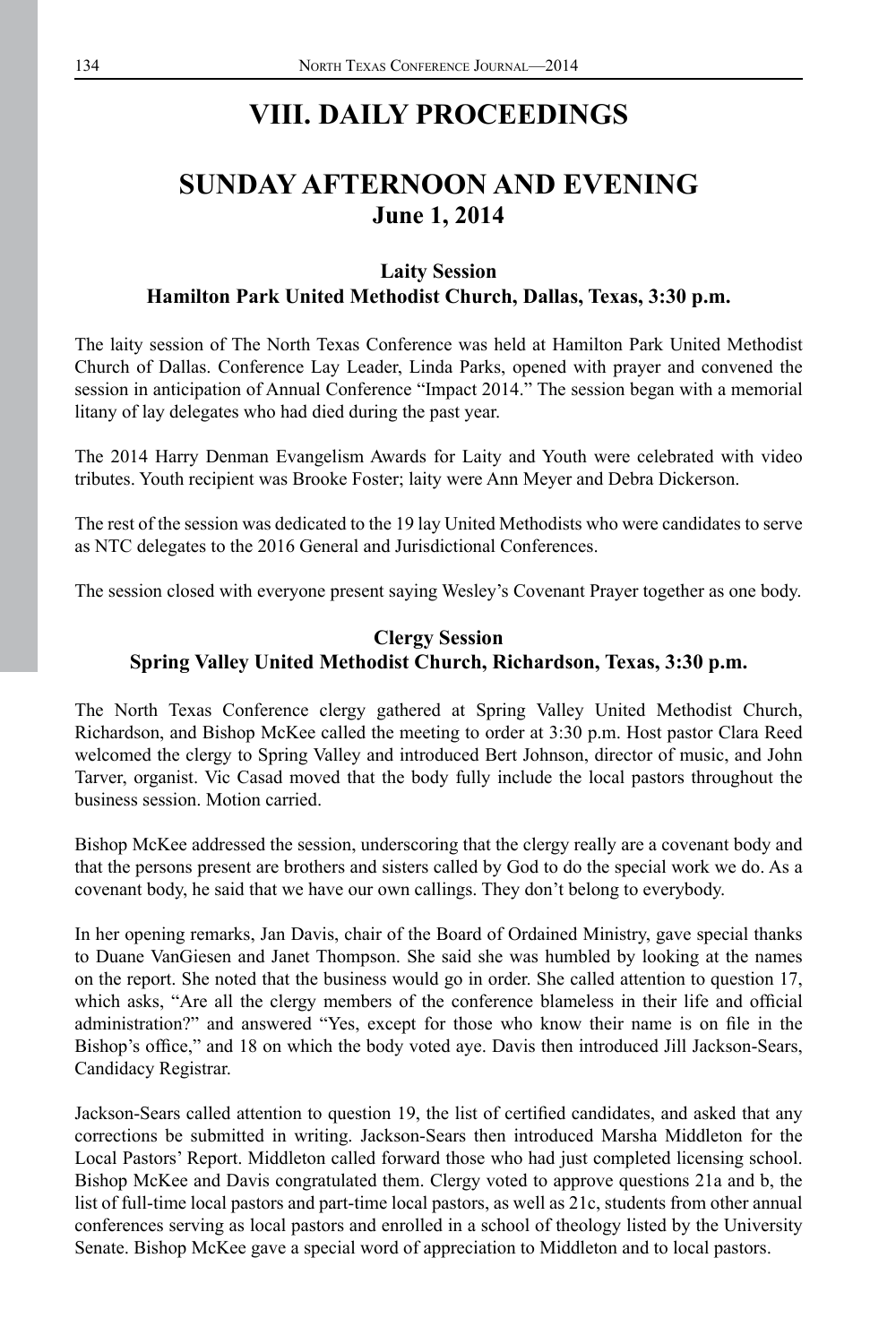Larry George addressed question 24a, adding Albano Tayengo, full member from West Angola Conference, and question 24b, as well as questions 25 and 26, concerning those who have been appointed from other Annual Conferences or Methodist denominations and those who have been approved to serve from other Christian denominations. The body voted to approve. George then introduced Billy Echols-Richter, Chair of Preparations and Qualifications.

Echols-Richter read the name of Laura Echols-Richter to be elected as an associate member. The body voted for her election. He then read the names of those recommended as Provisional Members, both deacons and elders. They came forward, faced the body, and each was voted on individually. They were all approved as provisional members, and they and Echols-Richter were received with a standing ovation, and Bishop McKee shook their hands.

Echols-Richter then read the names of those recommended to be elected as members in full connection, deacon. As he came forward, Bishop McKee asked him the historic questions for deacon. A vote was taken for conference membership. Echols-Richter read the names of those recommended to be elected as members in full connection, elder. They came forward and Bishop McKee asked them the historic questions for elder. Each was voted into conference membership and introduced to the body. All new members in full connection received an extended standing ovation.

The following persons were presented for election into full membership and ordination: As deacon: JamesPaul Qazilbash, and as elders: Dyan Marie Dietz, David Andrew Forrest, Jason McConnell, Mary Ncurubi Miriti, Penny Mitchell, and Matthew Tuggle.

The body voted to readmit Stephen Swisher, Larry George welcomed those received by transfer from other annual conferences of The United Methodist Church, and Jin Hee Lee, transferred from Korean United Methodist Church.

As question 41 addressed those transferred out to other annual conferences, the Bishop invited Aleze Fulbright to come down and be thanked by the body for her years of service in the North Texas Conference, and William Lawrence noted that he and Bishop Palmer had already signed the transfer for Stephen Swisher on June 1, 2014.

Stan Copeland addressed question 42b and the body voted to allow Michael Moore's voluntary discontinuance as provisional member. Bishop McKee called for a vote on those granted the status of honorable location-retired. The Bishop offered a prayer for those elders and local pastor who died during the year.

The body voted to approve those ordained members on personal, family, or medical leave.

The names of those retired deacons and elders, retired associate member, and retired local pastors were read. They were invited to the front of the session where the Bishop shook their hands and they received a standing ovation.

Elizabeth Moseley presented questions 58–63 regarding specialized ministry and lay ministry.

Question 68 named those diaconal ministers who died during the year.

Jan Davis reported on those elders and deacons approved for less than full-time service. One correction was made. Jennifer Griffith Cobb stated that she had only been part time in 2010-2011 and had been in full-time service since then. The correction was noted.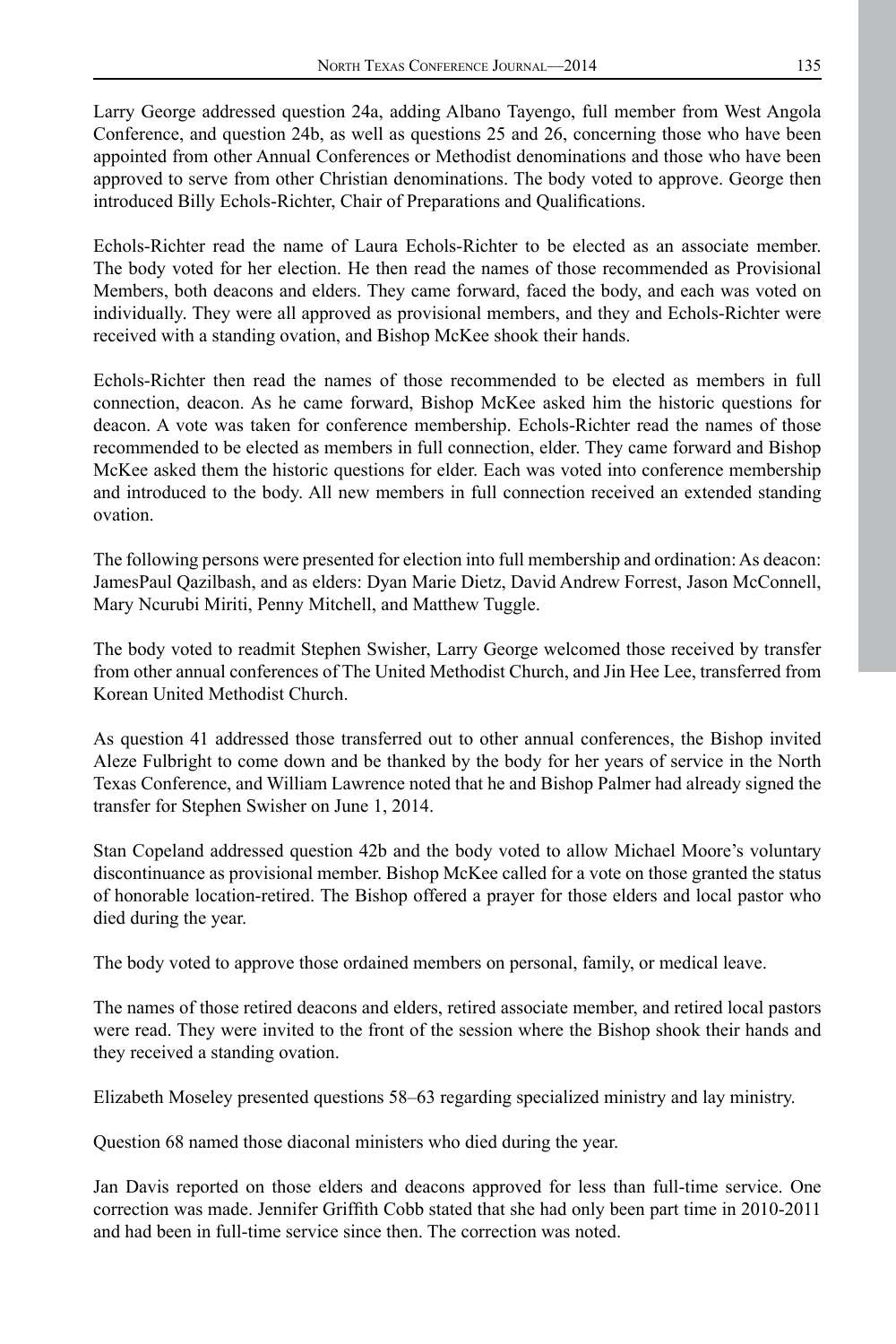Davis concluded her report by saying that she had great hope for our conference and denomination when she looks at the names of each of those called into the ministry. She then moved passage of the entire report of the Board of Ordained Ministry and it was approved.

The full reports of the divisions of the Board of Ordained Ministry are printed in this journal in Section XIII. AGENCY REPORTS under the heading, Board of Ordained Ministry.

## **Worship Service First United Methodist Church, Richardson, Texas, 7:00 p.m.**

At opening worship, Clayton Oliphint welcomed everyone to First UMC, Richardson. St. Luke "Community" UMC under the direction of Monya Logan set the tone with the choral call to worship, "Send It Down." Choirs from eleven churches along with a symphonic orchestra led the worship service. Throughout the evening, rousing music was presented and a children's choir combined with bagpipes from the North Texas Caledonian Pipes and Drum provided inspirational music during the service.

Candidates for Commissioning and Ordination carried in lanterns as they accompanied the families of the saints to be remembered in the opening hymn. Bishop McKee remembered the saints that have been influential in so many lives. A director's ensemble sang "Time That is Left," and Larry George spoke the names of the 20 North Texas Conference clergy and clergy spouses who died in the last year as their faces appeared on screens during a time of remembrance. Those who were remembered were: Charles Allen, Richard Dean Atkinson, Mildred Bailey, Esperanza del Rosario, Kathleen Denman, Peggy McLean Frechette, Leta Belle Gorham, Philip Ed Grimmett, Lou Roy Hawkins, William Troy Johnson, Christopher D. Myre, Jerry Paul Ott, Jessie Reed, Linda Riley, Glyn Rives, Mary Rives, Ray Starnes, Granville Eugene Tyson, Glynn J. Vickers, and Walter Zimmerman.

Bishop Sally Dyck, episcopal leader of the Northern Illinois Conference, encouraged those assembled to get mobile. Using scripture from Matthew 9:35–10:1 and 5–10, Bishop Dyck's message was entitled "You Are The Equipment!" "There are a lot of hurting people in your neighborhood. Go to them. You do not have to go to a faraway place to help people." She advised those gathered, "If you want to make a difference, teach a kid," professing that the laity do not understand how important their work is.

She closed by explaining how a newspaper error delivered a message. While reading a page filled with church events, she saw a headline about the First church of God—but the "d" in God was missing, so it read First Church of Go. "I want to go to that church," said Bishop Dyck. "We all should attend the First Church of Go." "Each member is to identify with the agony and suffering of the world and to radiate and exemplify the Christ of hope. Go and share it. You are the equipment."

In response to Bishop Dyck's sermon, Ken Medema reinforced the message in his spontaneously created "We Are the Church of Go."

Near the end of the service, North Texas Bishop Mike McKee led a commissioning ceremony for young people participating this summer in outreach ministries around the state, including Project Transformation, Bridgeport Camp and Conference Center, Connect to the Kingdom, Lydia Patterson Institute, and FirstChurch Fellow, noting that several of the Project Transformation interns grew up in the program and are now interns.

The offering was dedicated to Project Transformation and Conference Camp Scholarships. A reception hosted by Bishop and Mrs. McKee honored Bishop Dyck and the families of those being remembered.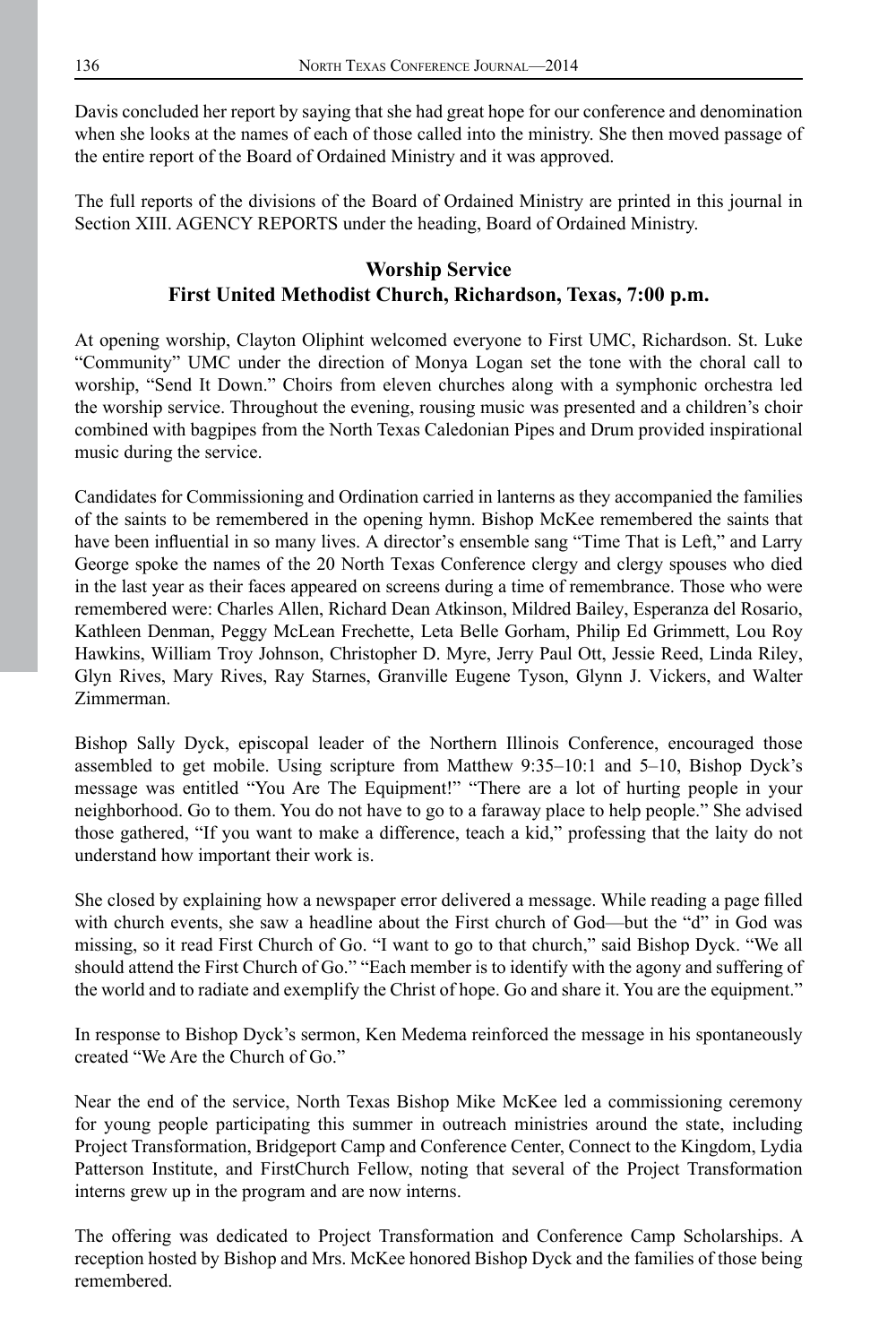# **MONDAY MORNING SESSION June 2, 2014 First United Methodist Church, Richardson, Texas**

## **Organization of the Conference**

Bishop McKee welcomed everyone and thanked everyone for the wonderful worship experience on Sunday night. Ken Medema led the conference with an opening song, and Bishop McKee offered the opening prayer. Paul Rasmussin and Rachel Baughman addressed the conference on behalf of the Annual Conference planning team, referencing recent changes in the sessions of the North Texas Conference. Rasmussin said it was the goal of the planning committee to leave people energized and on fire for the work of the North Texas Annual Conference. Baughman spoke of the nine core values of the planning committee: quality production, pace and flow, inspiring presenters, great music, fun, creativity, valuable content, inspiring worship and participation.

Conference Secretary Judith Reedy then organized the conference. Reedy moved that the bar of the conference be established as the chancel area and the entire floor of the sanctuary at First Church, Richardson, and that the visitors' section be established as the balcony of said sanctuary. The motion was approved. Reedy moved the election of persons to serve the 2014 business sessions as assistant secretaries: Kenny Dickson and Marsha Middleton; Jodi Smith, election chair; head teller, Abril Goforth, and the teller group as appointed by each of the district superintendents. They were elected.

Reedy moved the approval of legislative item number one in the conference workbook, **[LA 1]**, for the equalization of clergy and lay members. The motion was approved.

Bishop McKee then called on Larry George to introduce the consent calendar. George explained that the consent agenda would facilitate the business of the Annual Conference and that if any items needed floor debate, a written request signed by five voting members of the Annual Conference must be presented to the Conference Secretary within twenty-four hours.

## **Episcopal Address**

The focus of Bishop McKee's Episcopal Address echoed the theme of the Annual Conference: Impact. The Address posed these questions: Are we willing to ask questions; engage in the conversations; do the actions that are necessary to fully engage the world on behalf of and with Jesus Christ, whose life, death, and resurrection has formed us? Will we recover the essence and the identity of the early Methodist movement of personal and social holiness? How do we recover the early heart and passion that the early Methodists had? How can we have an impact for Christ in the communities where we—both lay and clergy—are in ministry?

The essence of impact for the North Texas Conference can be defined in these points:

- Impact is an action word—it requires more than conversation; it requires an implemented and measured strategy.
- Impact requires us to live it out every day through every action.
- Impact is targeted rather than scattered—we must choose a set of areas to impact and commit to them over the long haul.
- The measures of fruitfulness will be IMPACT in your community—not just having programs or increasing worship attendance, but how many people within your worshipping congregation are making an impact in the community/context of your church.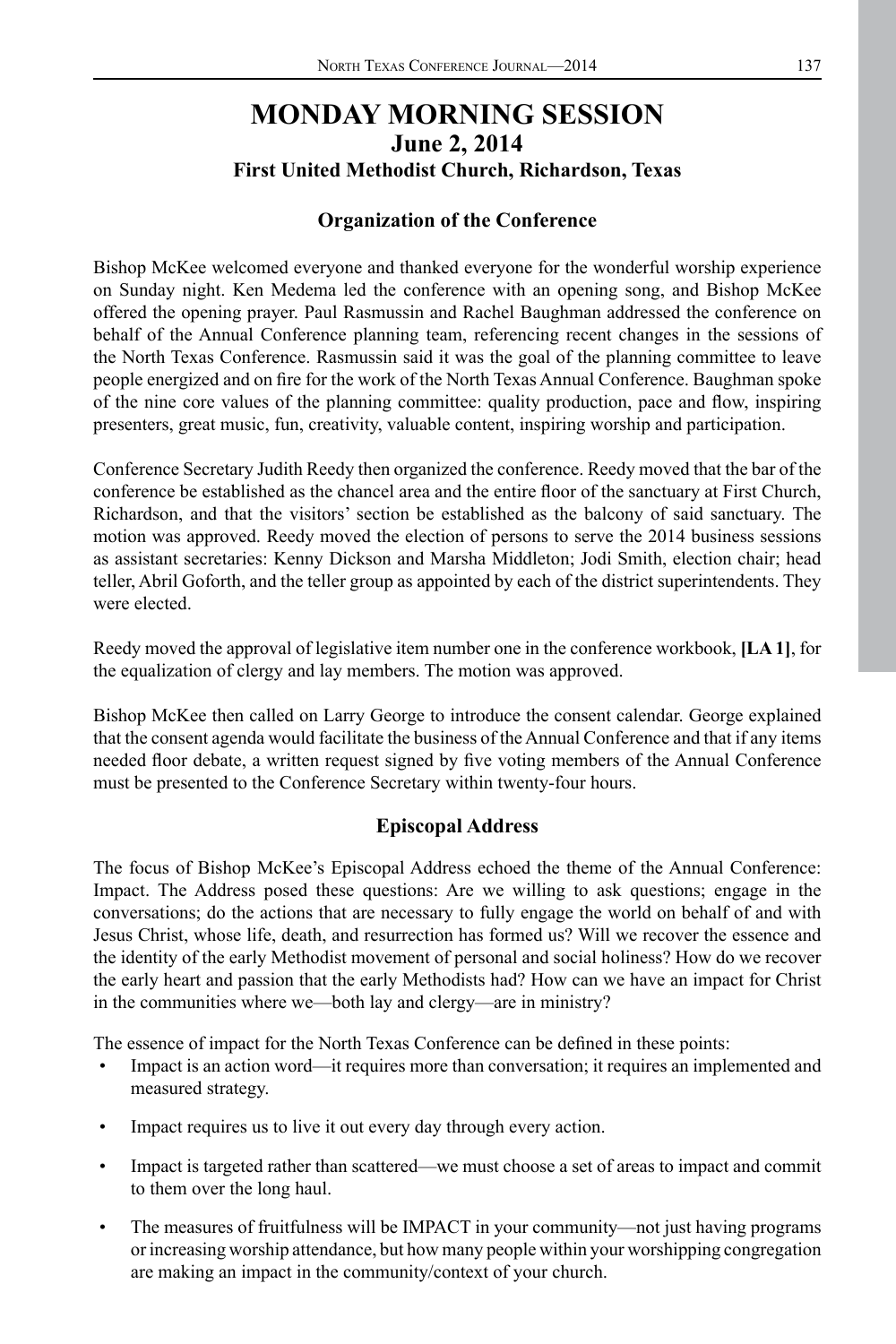- The commitment to community impact is inherently Wesleyan—whether it was developing financial systems to assist the poor or providing access to health care and education, Wesley and the People called Methodists are remembered and heralded even today throughout the United Kingdom for their impact on the communities in which they lived.
- The emphasis on community impact is rooted in this question: "If your church were to close tomorrow, would anyone in your community even notice?"

*Instead, this challenging environment calls the people of the North Texas Conference to engage in a systematic preparation to make measurable, sustainable, and miraculous impact in the lives of those throughout our communities.*

There are four areas on which the North Texas Conference will focus and measure:

- 1. Equipped and Engaged Leadership: Clergy and laity with a commitment to the United Methodist witness and understanding of the Gospel of Jesus Christ will share the Good News with new people in bold engagement with the community.
- 2. Ministry with the Poor: Each congregation engages with a local school to provide tutoring to students with a goal of 5% of the worshipping congregation serving. Additionally, each congregation focuses on a ministry that is relational rather than transactional.
- 3. Community Wholeness: Initiate a ministry that systemically addresses families, such as domestic violence, children with incarcerated parents, or issues related to human hopes and needs.
- 4. Telling the Story of the Christian Faith: We are called to share our personal faith stories with others so that the story of Jesus can become their story.

Additionally, Bishop McKee shared that if our presence doesn't make an impact then our absence won't make a difference.

## **Episcopacy Committee**

Scott Smith, chair of the committee, was accompanied on the platform by the committee members. Smith asked that Joan McKee be escorted to the front. The McKees were presented with an American Airlines voucher to see their favorite grandson. Mrs. McKee addressed the conference, thanking them for their support of all the children's programs supported by the North Texas Conference and spoke of the impact Project Transformation has made on the lives of children. She reported that several of this year's interns have come up through the Project Transformation program.

## **Center for New Church Starts and Congregational Transformation**

Jim Ozier, Center Director, was joined by Liliana Pena Rangel to present the report. A video showed that thirty-six churches are currently feeling the impact of the Healthy Church Initiative, that new churches are being started—focusing on "The Village," and that the strategy is to plan for at least three new churches a year, with at least one each year being Hispanic. Ozier asked everyone to consider partnering with an ethnic language church, and referred the conference to page 12 of the conference program which called churches to pray about entering into a partnership with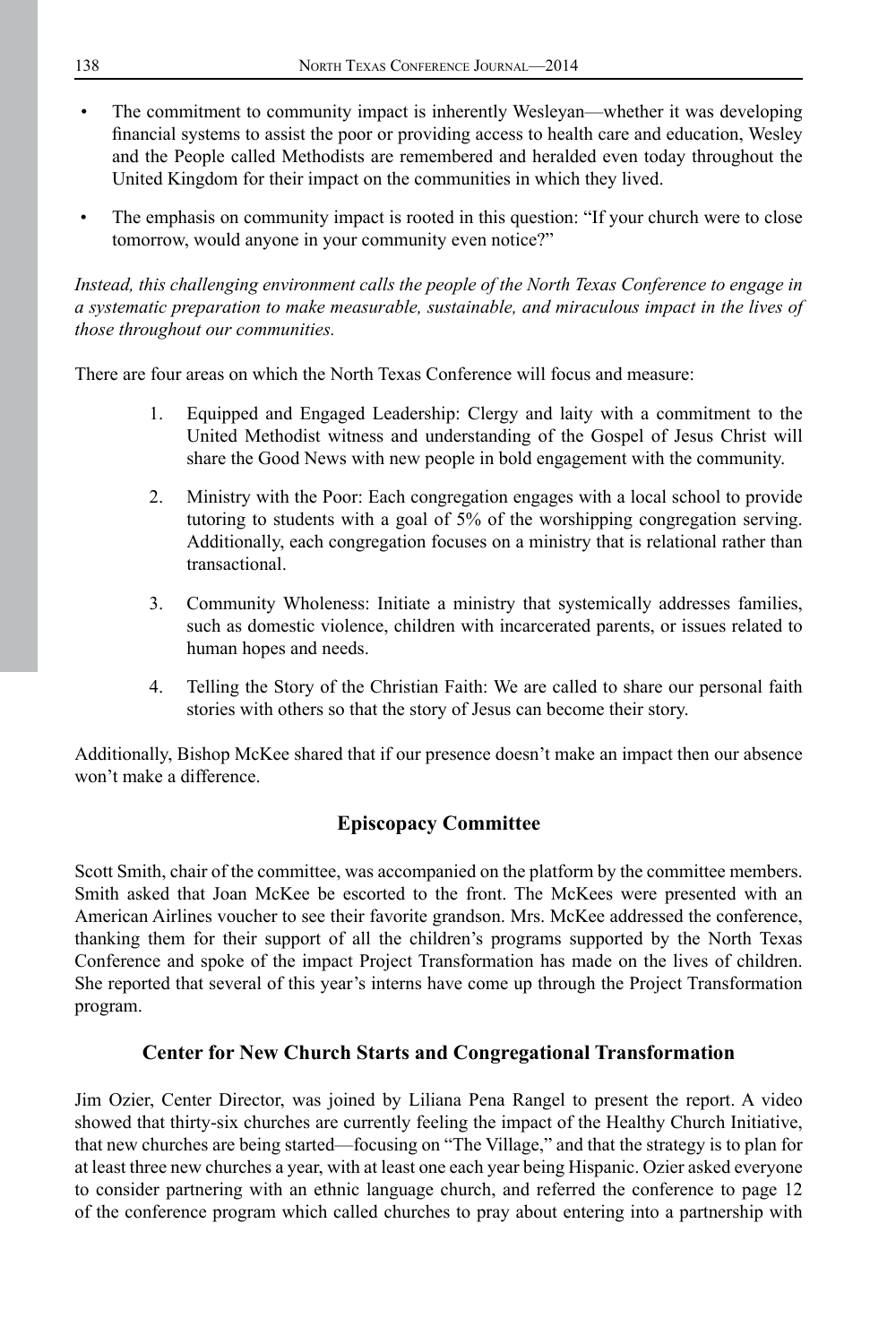one of the conference ethnic language mission new church starts: Iglesia Unida (Leonardo Hara), Cockrell Hill (Pablo Guardiola), and Oasis Global Mission (Mary Miriti). The report concluded with "Amazing Grace," sung in four languages by participants in ethnic language churches in the North Texas Conference.

Highlights of the Bethlehem Center were presented by video.

Bishop McKee directed attention to the first video of retiree reflections, saying that it is important to know that each clergy person is a part of an endless line of splendor and that our ministry is formed and built on those who have gone before us. He spoke of his connections and experiences with this year's retirees.

The first three retirees on video were Henry Masters, Jerry Colgrove, and Christy Thomas. They answered three questions: What has meant the most to you; what has been the most helpful; what are your plans?

**Henry Masters** said the experiences he has had have meant so much to him, especially since he took an appointment out of the conference for a time. He credited individuals who had mentored him through the early times and his wife who has reminded him of the appropriateness of ministry as well as people in the local churches who have helped him. He plans to spend time with his grandchildren, some traveling and some writing, as well as some free time.

**Jerry Colgrove** said that everything had meant so much to him, but especially being with people during the holy moments. He thanked God for calling him into the ministry and then he thanked his wife who is his confidant, his corrector, his friend. She is the wind underneath his wings. He also thanked his district superintendents; he included Doug King who was there especially at a time of need. He would like to do something different now. He wants to contribute and serve, perhaps serving as a local pastor in retirement.

**Christy Thomas** said it was the opportunity to be involved with people during the disciple-making process. She talked of herself as a midwife of that process as she saw people grasp the possibilities of grace. She thanked the other clergy in the conference as they hung together as well as the bishop and conference for enabling her thirty-year dream to come true. Her plans have already begun. She has already been to England to visit grandchildren, has a trip planned to New York and plans to spend time with her brother in California. She has multiple writing projects going on, including a book which compares the small church to organic gardening and the large church to factory farms. She thinks we need both. She plans to have a lot of fun.

## **Board of Ordained Ministry**

Jan Davis, chair of the Board of Ordained Ministry, presented the Board's report. She said that the work of the BOM encompasses the life of the clergy person and begins at recruitment, nurturing the call to ministry in people's lives, continuing through the life of the clergy, helping them become more effective. She thanked the BOM, including the nine laity who serve out in the world. She thanked the four district committees on ordained ministry. The first report came from the local pastors' director of education, Marsha Middleton. Middleton presented those who had completed Licensing School on May 24th: Virgil Aldag, George Battle III, Darlene Cain, Jacob Fields, Marie Fuhrken, Cindy Griffin, Rosalyn Hilburn, Kris Melvin, Johnny Ray, Courtney Schultz, Cindy Shirley, Jana Showman, Rodney Ward, Angela Williams, Les Wyatt, Adam Young, and Joan Wu. Each was presented with a gift and greeted by the Bishop.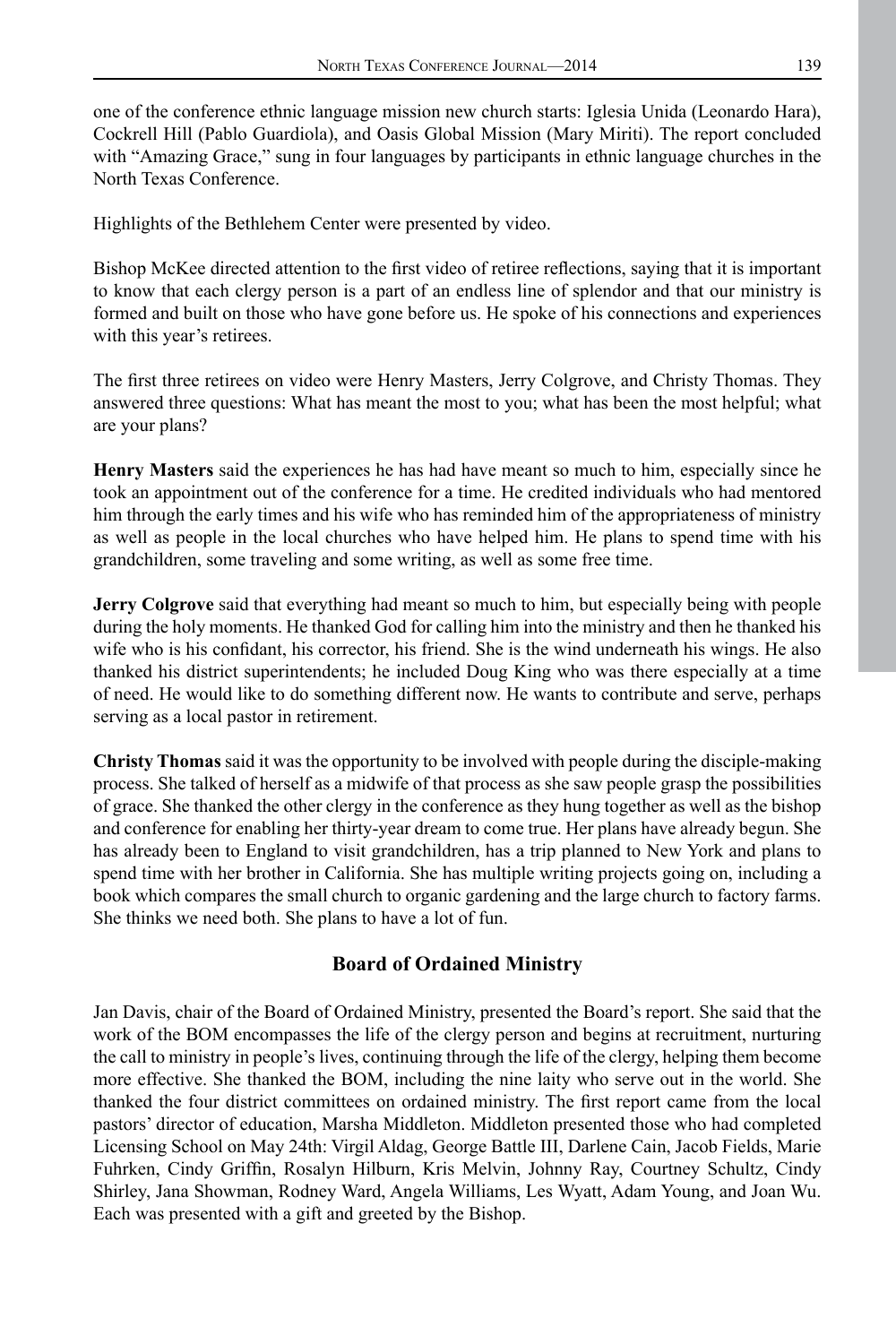Billy Echols-Richter, chair of Preparations and Qualifications, presented the new associate member Laura Echols-Richter; new provisional deacon Maria Dixon Hall; new provisional elders Edgar Bazan, Rick Davis, Patrick Hoffman, Steve Martinez, Justin Miller, Jenna Morrison, JoAnne Pounds; and the new ordinands—deacon JamesPaul Qazilbash, and elders Dyan Marie Deitz, David Andrew Forrest, Jason McConnell, Mary Ncurubi Miriti, Penny Mitchell, and Matthew Tuggle.

Chair of Conference Relations Committee Stan Copeland and committee members presented the retirees: George Doherty Bond with 46 years of service; David Michael Carr and wife Pamela with 37 years of service; Jerry Colgrove and wife Shirley with 11 years of service as local pastor; Richard Dunagin and wife Theresa with 42 years of service; Frederick L. Durham, Jr. and wife Teresa with 43 years of service; George Fisk and wife Kay with 40 years of ministry; Howard P. Hedges, Jr. and wife Betsy with 35 years of service; Henry L. Masters, Sr. and wife Dianna with 47 years of service; Carole Somers-Clark and husband Ron with 34 years of service; Christy Thomas with 11 years of service; John M. Thornton and wife Lynn with 37 years of service; David Yunker and Beverley with 8 years of service as a local pastor; Sam Campbell; and Natalie Woods.

Bishop McKee thanked the retirees for the sermons they preached, the visits to hospitals they made, for representing Christ. Davis remarked that the retirees would each tonight present a chalice to a new ordinand.

The Bishop called up the "fun person" to come up and hand out some gift cards. Two volunteers played "faceketball" for an iPad Mini.

### **Keynote Address**

Jim Ozier introduced the keynote speaker, Sue Nilson Kibbey. She is the author of numerous books including *Ultimately Responsible: When you are in Charge of Igniting a Ministry*. She is also the creator of the "Ministry by Strengths" program and is a respected voice in the United Methodist Church, especially when it comes to congregational vitality. She currently serves as missional initiatives director in the West Ohio Conference, working with 1100 churches. She previously served as executive director to Mike Slaughter at Ginghamsburg. She cares about the church as it is today, but she is committed to leaving a church for our grandchildren.

Kibbey told the conference that she had been praying for all of them in her devotional time studying Jesus' Sermon on the Mount. The address was "Small New Decisions," in which she explained the Primary Leadership Components Survey and described several churches who are working through their primary style to expand ministry. She invited them to think about their pastor or themselves and identify which kind of pastor primarily they were—a systems manager, a shepherd, or a vision crier. It takes all three of these primary leadership components to be at play in order for a church, a movement, to roll forward. If any of the three is missing, things begin to grind to a standstill.

When resistance comes, the tendency is to push harder, or if you are a shepherd, you may not want to push at all. How to rebalance? Objectivity is essential. Maybe this is the moment to bring a little vision crier in to it, or invite others to contribute who have those strengths. Congregations fall into the same categories as pastors. Kibbey brought three stories from the West Ohio Conference as models. Under the leadership of Laura Benson, pastor, one of those stories takes place in the church of St. Andrew in Toledo, Ohio. It was a systems church, with committee members serving terms in excess of ten years. The calendar had not changed. Pastor Laura introduced an element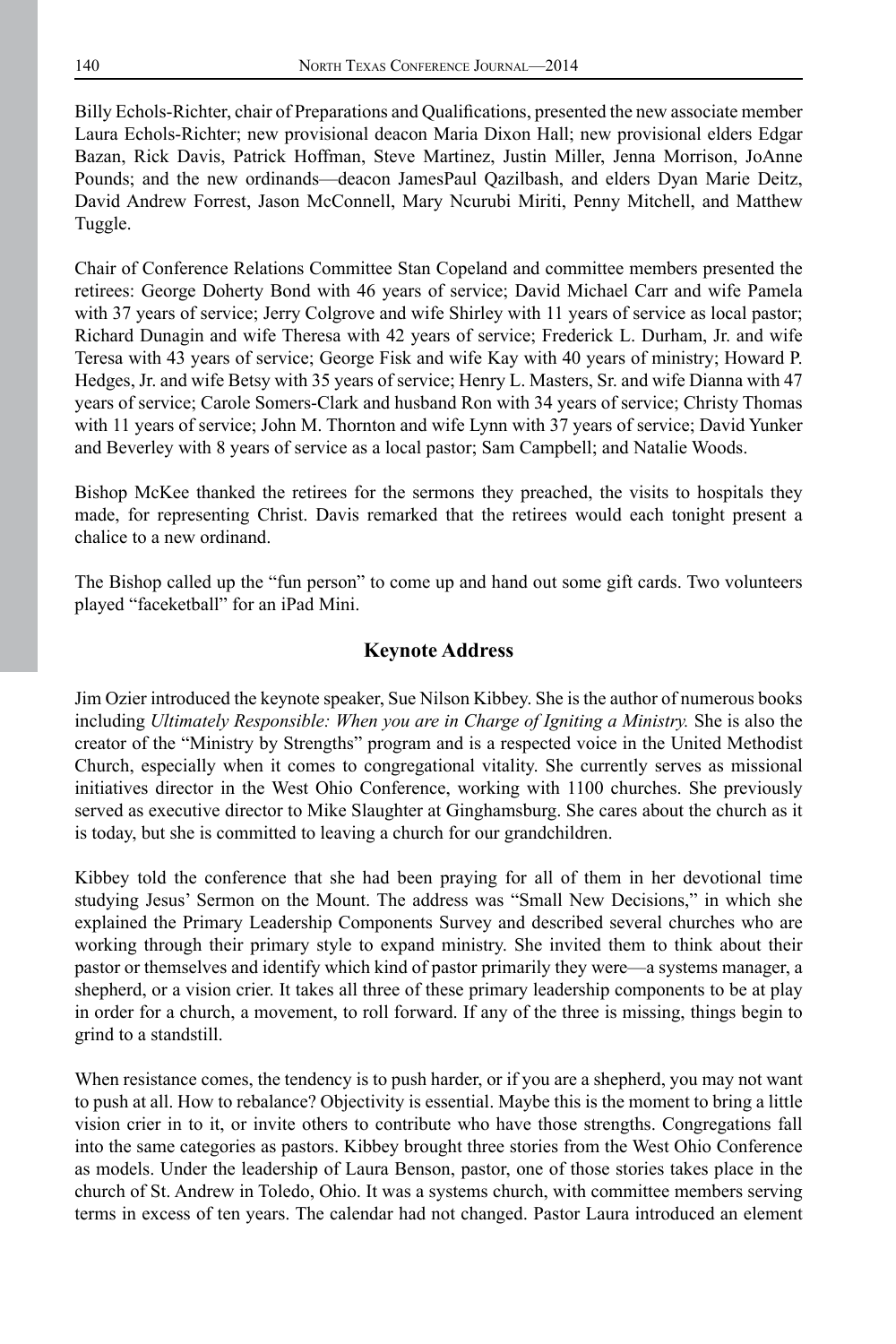of vision crier. She also realized that they needed to make some small new decisions. St. Andrew has already reached 52 new disciples for Jesus Christ in one year. They learned how to make those small decisions that make a big impact.

Dave Hood pastors Ft. McKinley UMC in an urban neighborhood in Dayton, Ohio. This had been a proud neighborhood church but had dwindled to 40 members with bars on the windows and "Keep off the Grass" signs on the lawn. They were a tight, spiritual shepherd community with a distant memory of having had a missional DNA and a group of people who still believed that God had hope for them. Pastor Hood looked for a way to bring some new systems and a vision. He spent time in the neighborhood, asking what it would mean to be the hands and feet of Jesus here. Every time they went out into the neighborhood to help and work, people began to come to worship. They committed themselves to loving their neighbors within a fifteen block area.

The third story was about Groesbeck UMC led by Pastor Dave Beck, a vision crier way ahead of his time. The people there had just assumed that people would always come to church there, but as the area became commercialized, the car lot across the street approached the church to buy its property. Pastor Dave presented that to them and even though they voted to do that, the proposal fell through. They then began to canvas the community to ask what it needed. One of those stops occurred at a high school. The assistant principal said that if these students had somewhere to go and people who cared about them, it would change their lives. Most of the people worked, but they decided to be there, frightened as they were. The first day they had about 30 students, then 40, and finally 100. It was chaotic but they navigated through it with sixty retiree volunteers. Kibbey said that the chaos ministry is led by Maxine who is 92 years old. She said they believe that the future pastor of Groesbeck church is among these students.

Ken Medema offered a musical response, and Sheron Patterson closed the morning session with prayer.

# **MONDAY AFTERNOON BUSINESS SESSION**

Ken Medema opened the afternoon session with a song, and Ron Henderson offered a prayer. Bishop McKee introduced Bishop Dan Solomon representing Texas United Methodist colleges. A video was presented.

The Bishop introduced Bishop and Mrs. William Oden and discussed the ecumenism award to be presented on Tuesday. The Bishop announced that we are getting ready to grow by two churches. Rev. Cammy Gaston came forward to present Legislative Item #12 **[LA 12]** a resolution regarding the reception of two Rio Grande Conference congregations, Agape Memorial United Methodist Church and Casa Emanu-El United Methodist Church. The welcoming resolution welcomed these two churches into the North Texas Conference, both having served faithfully in the North Texas Conference geographical bounds for many years, to be effective July 1, 2014. Bishop McKee asked all in favor to stand and the two churches were welcomed. Gaston observed that Agape is known for their leadership in providing mission to their neighborhood. Casa Emanu-El organized in 2007 and is known by their social justice history and racial inclusiveness, as well as their outreach to children and youth. They both bring a rich heritage and history of the Wesleyan Way. Bishop McKee led the conference in a prayer of blessing.

Bishop McKee then introduced Linda Parks to give the Laity Address.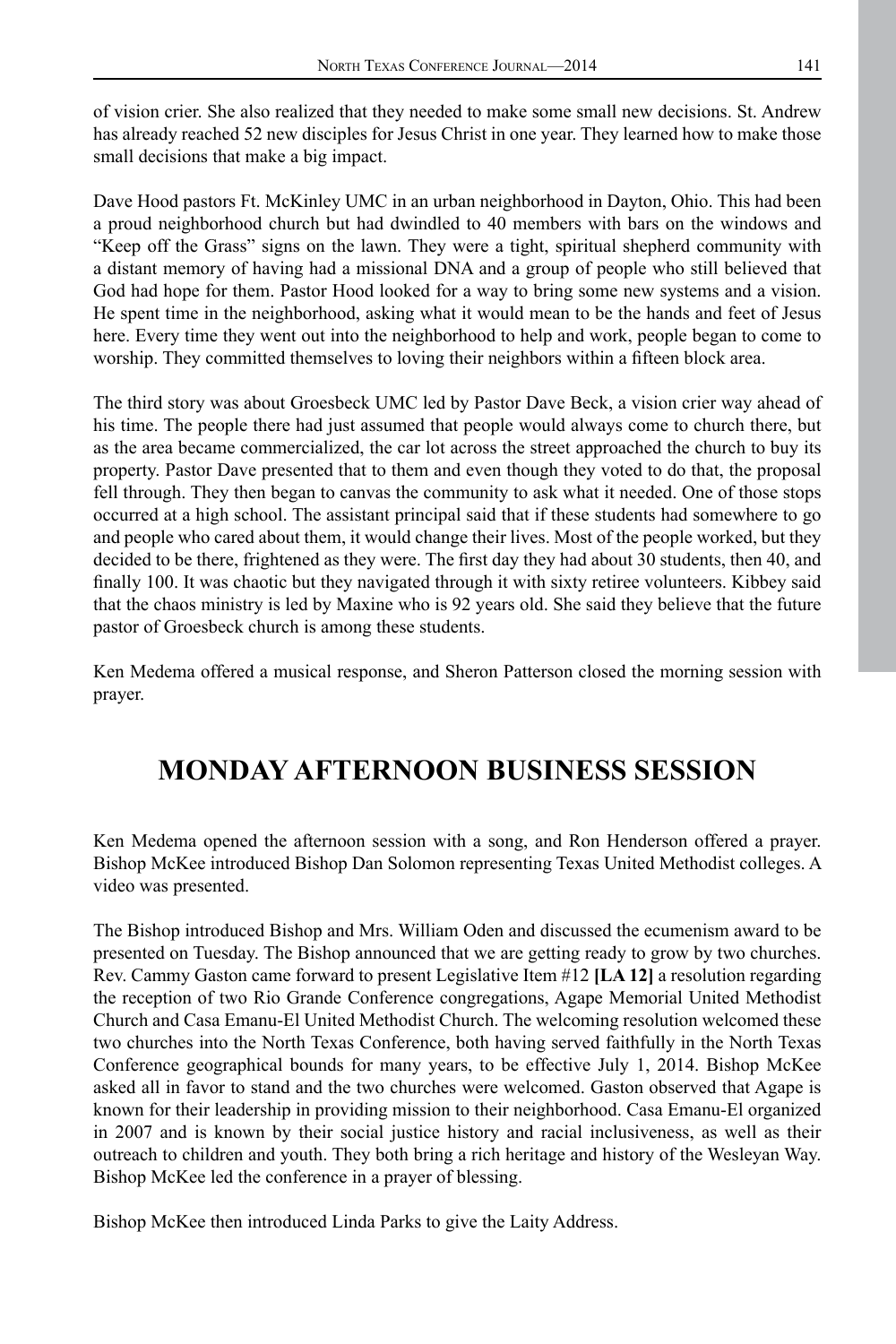# **Laity Address**

Conference Lay Leader Linda Parks entitled her address "Finding a Way to Say 'Yes.'" Parks recently attended a meeting for Annual Conference Lay Leaders where Bishop Robert Schnase of the Missouri Conference was the keynote speaker. He spent time talking about finding a way to say "yes" instead of being one of those "Well...but" people.

Parks noted that it does not mean every ministry idea has to be supported and sanctioned. It does mean that people need to be affirmed and praised for coming up with original ideas regardless of how unworkable the idea may be. Parks said that people should be risk takers and empower others for ministry in new and creative ways. A video followed that depicted risk-taking laity who worked to hear the affirming and sometimes elusive "Yes."

Through the laity working in partnership with the clergy, said Parks, people will come to know Christ, and the United Methodist Church will fulfill its mission of making disciples of Jesus Christ for the transformation of the world.

# **Center for Connectional Resources**

Conference Treasurer Jodi Smith called on Larry Womack to present the report of the Board of Pensions and Health Benefits.

# **Board of Pension and Health Benefits**

Womack had good news in three areas: (1) pensions—the unfunded liability from pre-1982 has been fully funded.; (2) the conference has fully funded the past retiree medical benefit; and (3) because health has improved and there is a continued reduction in claims, churches will receive another health premium holiday during 2014.

Womack then presented legislative items #3–5. Legislative Item three **[LA 3]** is a designation of rental/housing allowances for retired or disabled clergyperson. The resolution carried**.**

Legislative Item four **[LA 4]** recommended that the pre-1982 service year rate for 2015 be increased by 1.5%. It was approved.

Legislative Item five **[LA 5]** proposed a 17.4% reduction in the BOPHB apportionment budget. The item carried.

Bishop McKee thanked Womack and his board for the work that they do.

Smith observed that legislative items from the Board of Trustees had been moved to the consent calendar but she honored the legacy of Hunt County's White Rock United Methodist Church (Celeste Charge) which is closing. Bishop McKee spoke to the legacy they will provide for faithful ministry. He said that it is our Christian heritage—dying and rising again, death and resurrection. He gave a prayer of thanks for the legacy of that church.

## **Retiree Video**

**David Yunker** proclaimed the most meaningful part of ministry as being part of a person's growth as a disciple, whether in prayer settings, visitation in hospitals, baptism or other times. To think that we just have a little part in what God is doing is most meaningful. Yunker had a long list of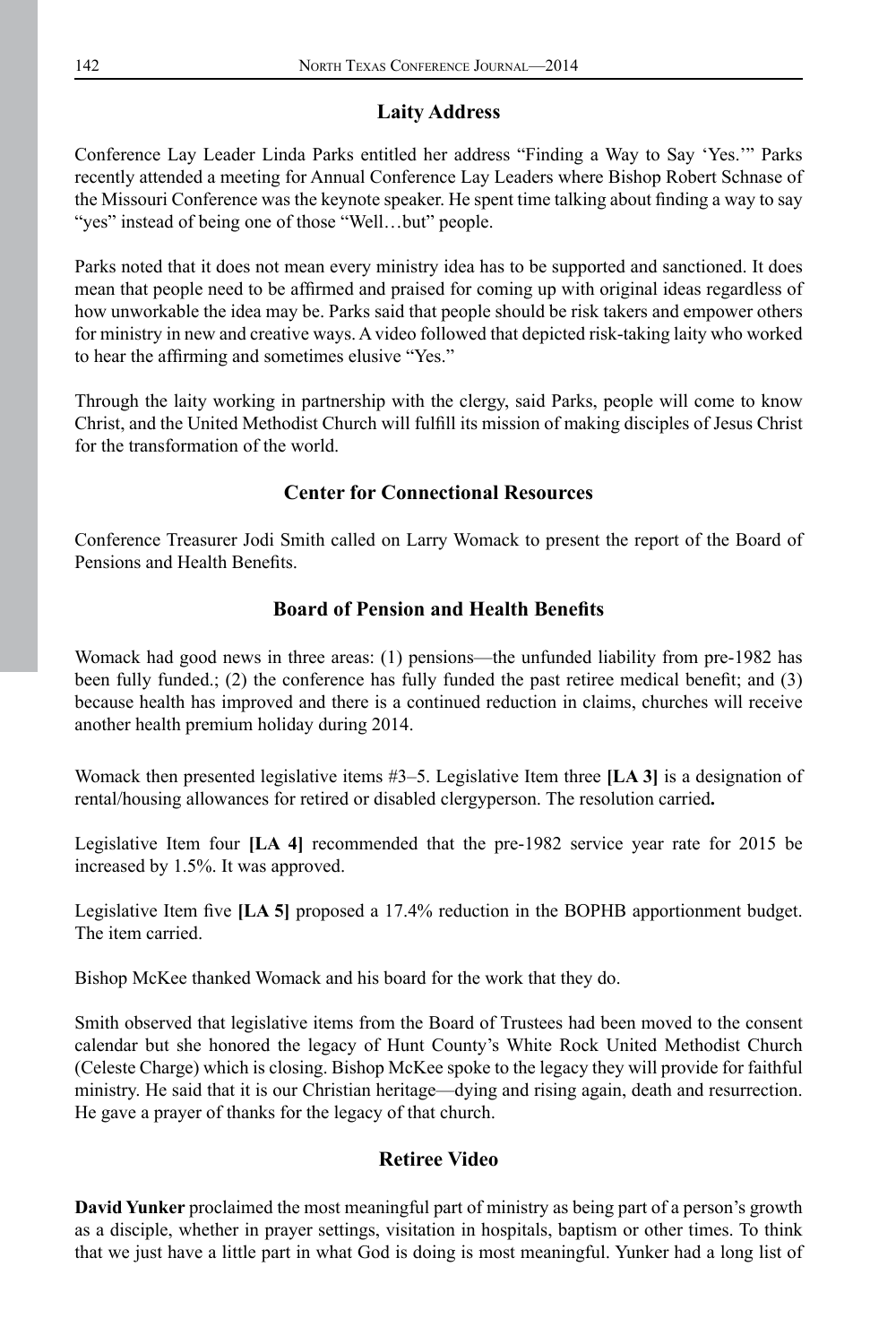persons to thank. Every clergy person in the North Texas Conference and about half the laity have discipled him in the ministry.

Yunker and his wife have purchased a home in Indiana where his grandson lives. It just happens to have two championship 18-hole golf courses. They plan to become "regular people" again. He will never be out of ministry.

**John Thornton** has appreciated the relationship with fellow clergy and the relationships with those in various churches he has served. He has enjoyed playing "kitchen cabinet" with fellow clergy. Work in individual churches, such as relocation of the church, has had great impact. Thornton thanked Jim Garrett and Bob Young who helped him as a young clergy and later Bill Crouch who supported him in his early ministry.

Thornton is very thankful for the meaningful times at Wylie and Lake Highlands where he served each community for 10 years. Thornton has plans to travel with his wife Lynn, but he does not plan to quit ministry. He plans to share the love of Jesus Christ with all.

**Carole Somers-Clark** spoke of the opportunity to serve in very different settings. Having been at Methodist Health Systems for 27 years before retiring, she previously served at Highland Park United Methodist, two very different settings. She "crossed the Trinity." Not many people have the opportunity to do that—and serve the people. She had earlier had the same unique experiences by moving from University Park to Parkland Hospital, two radically different places. In all, the people were wonderful.

Somers-Clark said the list of those to thank was too long. She especially thanked the learners who have been willing to learn, to test their theology, who willingly entered into looking at their behavior alongside their theology. Somers-Clark has been working full-time since she was a teenager and is the rock, the oldest in her family of origin. She plans now to be a free spirit, which includes time with her new granddaughter. She is really working to define herself.

**George Fisk** thought back to his first church in Leonard, Texas, the memories of which are precious to him. How do you say "thank you?" Fisk said that his whole life has been a gift. If it were not for Jack Soper at one point in his life, he would probably have quit the ministry. He recently lost a grandchild, and friends came out of the woodwork. He thanked the entire church family, from his first job to present. He is thankful to be a part of something that is bigger than he is.

Fisk is going to stay on at White Rock part time as a volunteer helping the new senior pastor Mitchell Boone, and he plans to do a lot of fishing with his grandson.

**Richard Dunagin** was amazed that the church has paid him to do what he loves. He remembered baptizing an 84-year-old man and a "country club" church that developed an apartment ministry that is still in existence as well as a church that was very involved in missions for 30 years with Cambodia and spreading the gospel. He thanked his mentors—Pete Robertson, Bruce Weaver, and the staffs that have served with him. He owes a tremendous debt to his family—his wife and children—who have loved him through it all.

Dunagin hopes to do many things. He wants to paint; he wants to write. He will be teaching online for Fuller Seminary. The biggest thing for Dunagin is that he will now be able to say "yes" when his friends and family ask him to go somewhere.

At the conclusion of the retiree video, Bishop McKee expressed his appreciation to the retirees.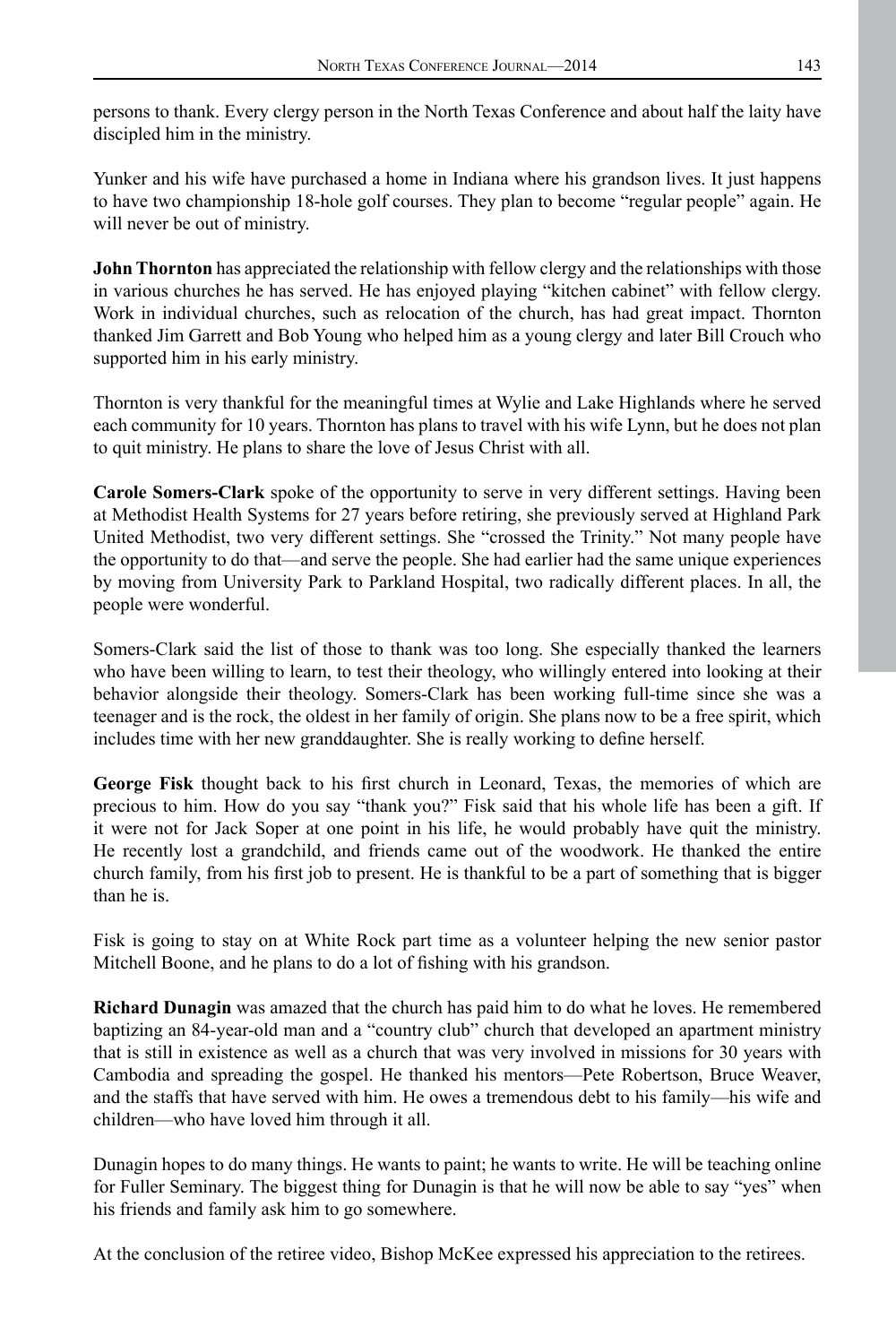## **Center for Leadership Development**

Marti Soper, Center Director for Leadership Development, was accompanied by Aleze Fulbright, the Associate Director, to give the center report. Soper called attention to Legislative Item #2 **[LA #2]** which is to assist churches who are moving from being able to pay their pastor on a part-time basis to full-time, as well as churches in mission settings. Equitable compensation assists in those endeavors. Item carried. Soper called attention to the full report on page 45 of the conference workbook. The vote carried by a show of hands.

The impact exists to help clergy live into the call of living discipleship fruitfulness, leading congregational fruitfulness and developing missional fruitfulness so that we might live out our mission to make disciples of Jesus Christ for the transformation of the world. The work of the center is to provide a model of leadership that combines a vital piety with action and participates in God's transformation of the world.

Soper said the students of the Denton Wesley Foundation are working to transform their community. Concerned with the growing number of people on campus who are homeless, they have formed the Shiloh Food pantry that serves upward of 100 students twice a month.

At the close of video, Fulbright invited all to celebrate clergy and the Clergy Fruitfulness Initiative for Elders and Deacons celebrating a 5-year interval of their ordination as members in full connection. 33 were recognized with a combination of 600 years of service.

Soper then presented the Harry Denman Evangelism Awards to Brooke Foster, a youth, Ann Meyer and Debra Dickerson, laity, and Sung Chul Lee, clergy. Soper introduced Jan Davis and David Tyson, so-chairs of the Clergy Effectiveness Initiative. Davis and Tyson explained that the initiative was to identify characteristics of effective pastoral leadership, study current evaluation tools and make recommendations for the future of the conference. They called attention to the booklet all delegates received entitled "Identifying and Sustaining Effective Clergy Leadership in the North Texas Conference," encouraging partnership between the clergy, their SPRC, and the cabinet for ongoing professional formation of clergy with continual growth toward effectiveness.

Soper then introduced Anna Hosemann-Butler, Chair of The Advancing Women's Leadership Initiative. Hosemann-Butler defined the task force as having been formed by Bishop McKee last fall and charged with two goals: Examine the present situation regarding the support, training and promotion of female clergy in the North Texas Conference; make recommendations based on findings which will help correct systemic inequities that exist regarding the promotion of female clergy and thus empower the conference to be better by fully embracing and utilizing the gifts and graces endowed to all of God's people. Hosemann-Butler's final word came as the screens showed a beautiful young girl child. "Who among us is willing to say to her in ten years when she comes before us with hope and calling for a future in ministry, 'We don't have an equitable place for you?'" The report received great affirmation.

## **Keynote Speaker—Afternoon Session**

Jim Ozier introduced Sue Nilson Kibbey for the afternoon session. Kibbey focused on one core practice, a practice she said had helped unleash churches as they leap forward in missional movement. This practice is crucial. She paused to begin with prayer. She talked about churches that have really "blown up;" these churches have relentlessly practiced a breakthrough prayer initiative. Prayer is the food for the body of Christ.

There are bookend prayers at meetings; there are prayer chains; there is prayer for people who are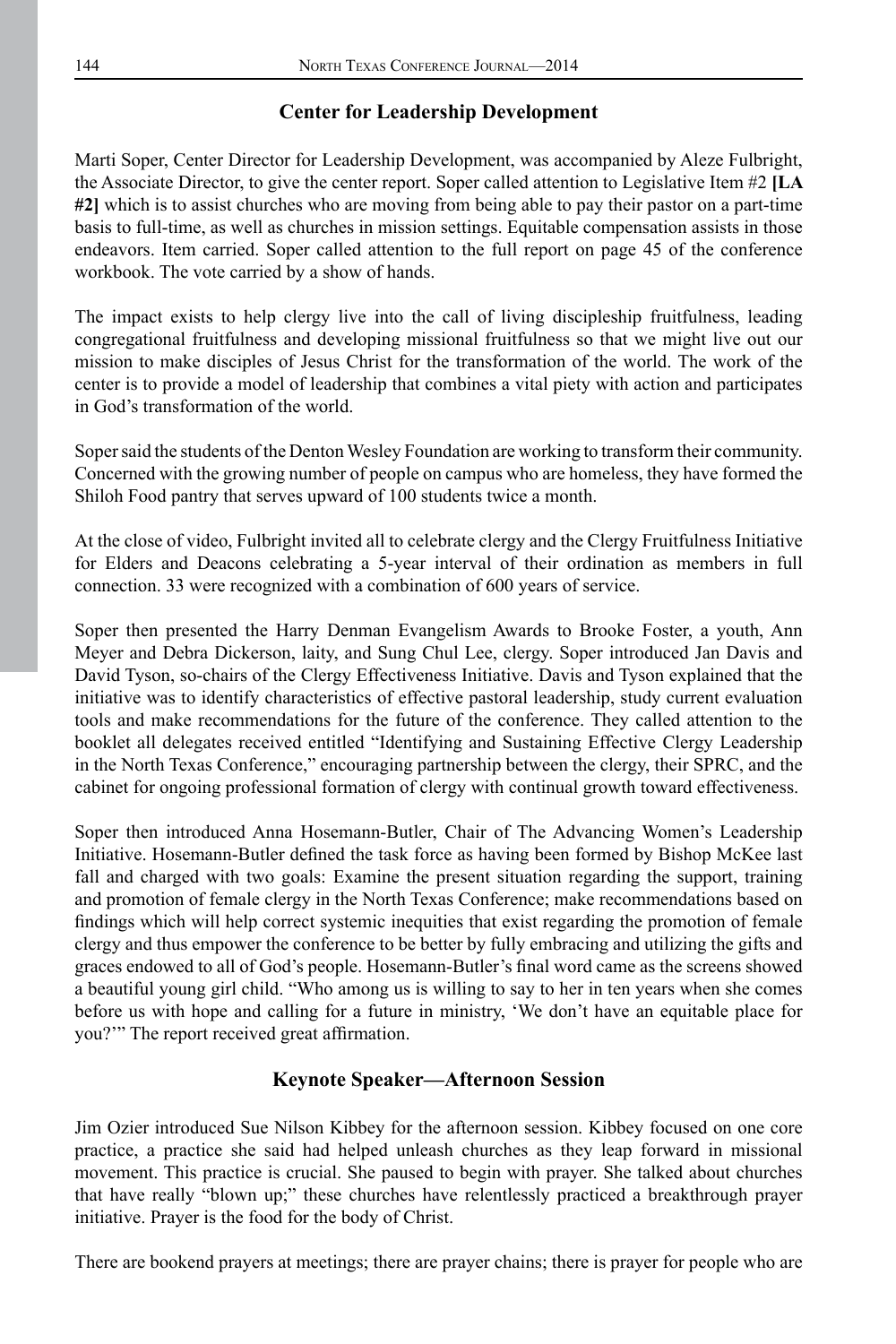sick and grieving, Kibbey said, but a breakthrough prayer initiative takes prayer from a snack to a banquet, and something extraordinary happens. She described this initiative. The pastor is the key leader to this. It cannot be delegated. It is congregation wide, going on everywhere, asking God to break through in miraculous ways in our personal lives as well as missional ways to the church, new ways of doing what we have done. It does not replace other forms of prayer. When it happens on an ongoing basis, the atmosphere of possibility begins to change. Suddenly there is an openness to new possibilities.

Breakthrough prayer is not necessarily praying for something specific but praying that God will break through in miraculous ways. Kibbey defined threshold prayer as something that might happen during the last 10 minutes of a meeting, in a place in the church to silently pray for God to break through in the lives of the church and people. Breakthrough prayer does not take words so all pray silently and someone closes. Breakthrough prayer can be specific. Kibbey presented Pastor Mike Bowie and his church Stoneybrook UMC as examples. The members of Stoneybrook prayed as they walked the neighboring property. They needed more space for parking, and the property was sold to them. At the conclusion of a video portraying Pastor Bowie and some of the members of Stoneybrook, Bishop McKee announced to the conference that Pastor Mike Bowie has been appointed as senior pastor of St. Luke "Community" UMC in the North Texas Conference, effective July 1, 2014.

Kibbey then talked about prevailing prayer that makes prayer the DNA of who a congregation is. She talked about another UMC in Ohio which converted a room into a new prayer center and whose members have walked the neighborhood praying for people. Recently the church voted to replace their pews and replace them with removable chairs to be able to better serve the community's needs. Last fall they invited 40 different churches to join them in prayer for Madisonville, Ohio, in reaching others for Christ. Kibbey concluded with a story about Norm Koon who began prayer walking and has had many subsequently join him.

Ken Medema offered a musical response based on the intitiative of prayer and personalized his song with people and stories that Kibbey had told. Bishop McKee closed the afternoon session with prayer.

# **MONDAY EVENING**

## **Service of Ordination First United Methodist Church, Richardson**

Reverend Clayton Oliphint welcomed the conference to First United Methodist Church, Richardson for the service of ordination, recognition of orders and commissioning. Music was provided by First UMC Dallas Chancel Choir under the direction of Dana Effler and Tim Effler, Organist.

Bishop Sally Dyck was the speaker for the service of commissioning, recognition, and ordination. The scripture for the evening message, "It IS Rocket Science!" was John 21: 15–17. Bishop Dyck proclaimed that ministry IS rocket science. "The church is more and more complex, just like the rest of our world. Rocket science is a collaboration of physics, math and aerodynamics. Ministry is collaboration, too. The church needs collaboration, communication and information. There are so many moving parts; you will need to preach, play with kids, counsel people and more. You are being ordained into rocket science."

Bishop Dyck gave those being commissioned and ordained two pieces of advice. "You always need to learn. The most important thing is to be lifelong learners, work with each other, and learn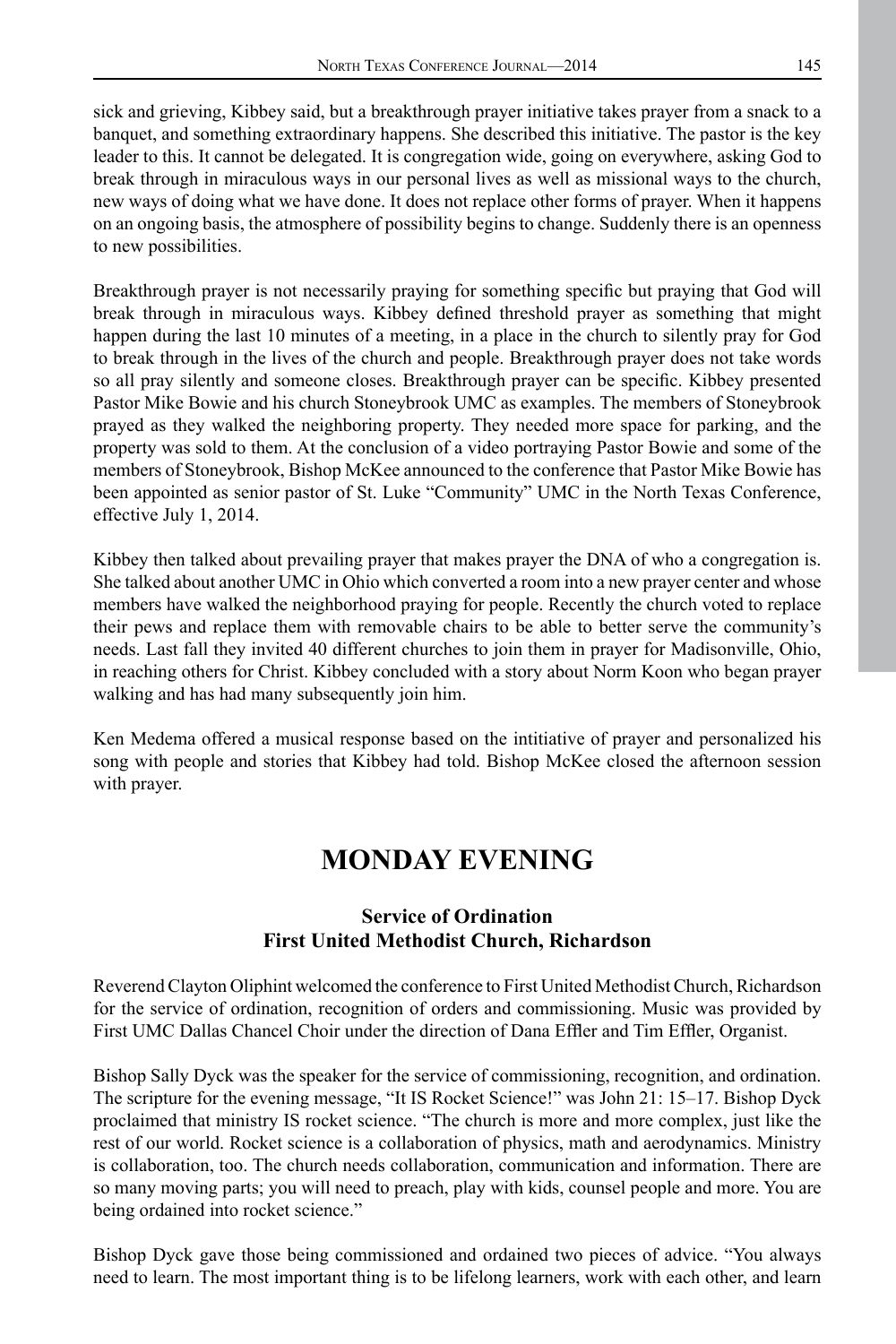from each other's mistakes." The second piece of advice was "Make sure your people know that you love them. To love Jesus is to love the people that you serve: the cranky, the resistant and the racist. You may be able to quote the Bible and a few dead theologians like Tillich or Bonhoeffer, but you've got to love the people. Just love them."

Bishop McKee presided in the commissioning and ordination rituals. Seven elders were commissioned. Those commissioned for the work of an elder were Edgar Bazan, Richard Steven Davis, Patrick Michael Hoffman, Steven Dale Martinez, Justin August Miller, Jenna Nicole Morrison, and Deborah Linda JoAnne Pounds. Commissioned for the work of a deacon was Maria Antoinette Dixon Hall. Presented for recognition as a person elected as an associate member for service as a pastor was Laura Echols-Richter.

One deacon and six elders were received into membership in full connection. JamesPaul Aidan Qazilbash was ordained as a deacon and Dyan Marie Dietz, David Andrew Forrest, Jason Robert McConnell, Mary Ncurubi Miriti, Penny Lynn Mitchell, and Matthew Alton Tuggle were ordained as elders.

The evening offering was dedicated to support The Zip Code Connection. A reception for the newly commissioned, recognized, and ordained followed immediately after the service in the Bartula Family Life Center.

# **TUESDAY MORNING BUSINESS SESSION June 3, 2014**

Ken Medema opened the morning session with a song about everyday people walking with courage. Bishop McKee thanked him for his inspirational music and time. Linda Parks opened with prayer.

Bishop McKee explained how the day would go in an election year which is a year early. He called on Richard Hearne who moved that the North Texas Conference authorize three additional alternate delegates, both lay and clergy, to the delegation. Motion was seconded. Hearne described that adding people to the delegation would not cost the conference any money and would serve as a great training ground for upcoming leadership. The Bishop addressed the motion. Motion carried.

Bishop McKee noted that the previous evening was a wonderful experience and that he just could not describe what a privilege it is to actually be the one on behalf of the church to place hands on those being ordained.

## **Videos of Newly Ordained**

Billy Echols-Richter read the names of the newly ordained and announced that we would hear first from the deacon and three of the elders ordained last night. Later in the day we would hear from the remaining three elders.

**Matthew A. Tuggle** spoke of his love for family—his wife Amy and two year old son—and of the idea of a family growing in Christ. He said he was passionate about equipping persons to find a family in Christ and grow together. The hope of the world is in the local church. He hopes to be able to equip the local church. The most exciting thing to him is healing, sanctification, being prepared and challenged by the Lord for ministry.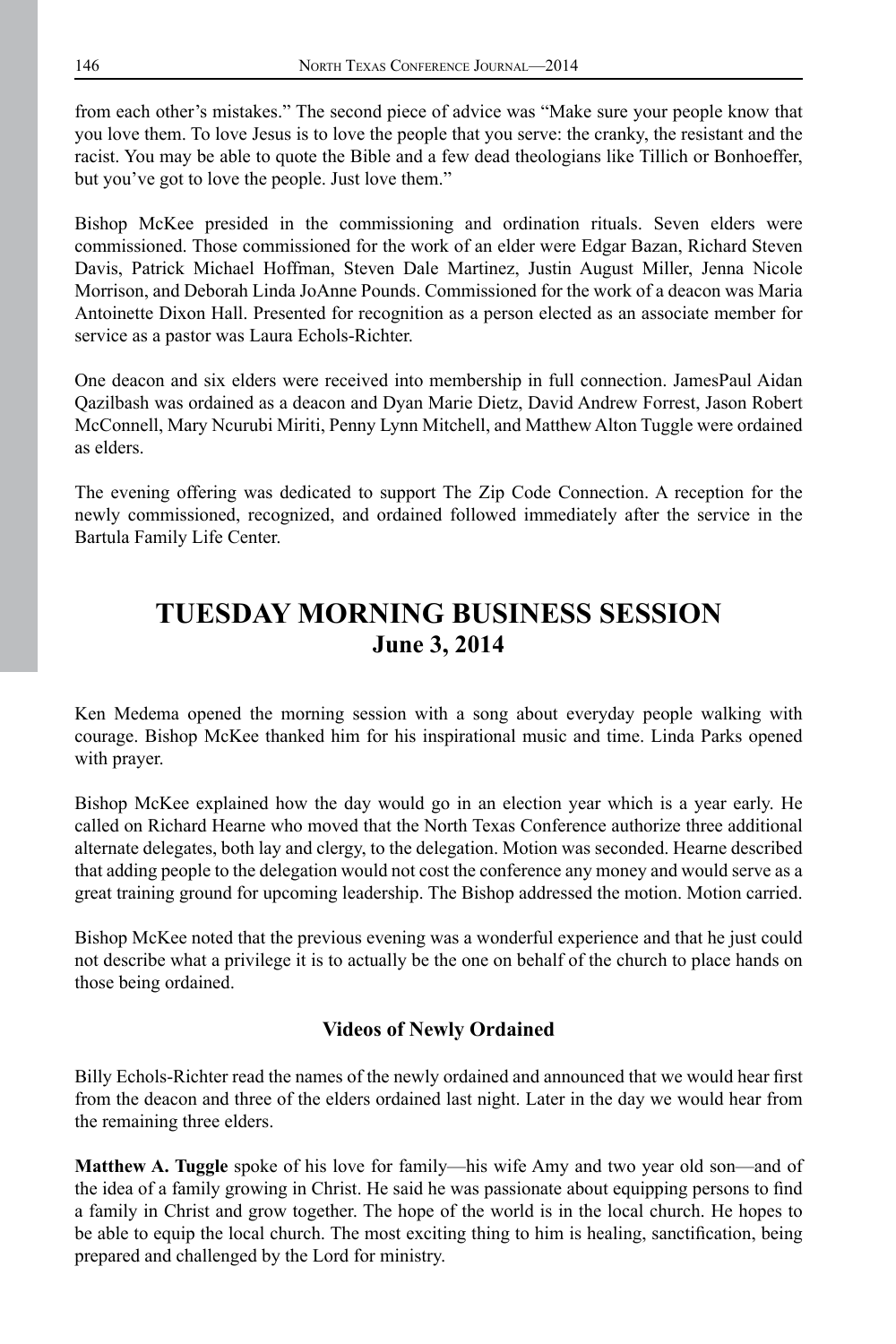**Dyan Marie Dietz's** passion is worship. Creative and vibrant worship is what will continue to grow our churches and infuse life and spirit into our congregation. She hopes her ministry will expand the kingdom of God into our world. As a biblical scholar, she hopes that her work will help people connect with the scriptures. As Christians, we have inherited this wonderful collection of holy texts. When we approach them from the history that formed them, we will learn—if we approach them with a kind of scriptural humility. She is most excited about living out her call as a pastor.

**Mary Ncurubi Miriti** has discovered that her passion is working with the poor and those working on minimal income. It is difficult to discover their needs before you build a relationship with them. Once she began building relationships, she was able to hear their pain and their everyday struggles. Most of them feel different because they cannot come to our churches. We must go to them until we build up their self-esteem. She hopes to empower those who have lost their self-worth. She is there for them to help them understand that they can be anybody they need to be. What they need is to be empowered. She is serving a diverse community and with people who understand that diversity is vital in the kingdom of God. In God's eyes, we are all equal.

**JohnPaul Aiden Qazilbash** said that his passion is continuing to serve in pediatric health ministry where they are always seeing new struggles, new families, and peoples from all walks of life, helping them stay connected and reconnect, helping them understand that God loves them when they feel at their least, when they feel they have it the least together. There is room for all their questions. In health care, you have the opportunity to interact with people from all walks of life. It is his privilege to let them know that God has a purpose and a calling for every single one of them.

## **Council on Finance and Administration**

Clayton Oliphint came to represent the Council of Finance and Administration budget. He told a story about discovering his mother writing a check to the church and learning that their family wrote this check every two weeks to express their gratitude for what God had done for them. She taught him the example of first fruits offering—that was the first check she wrote. This carried on with him and his wife. They found that giving the first fruits to God measures and orders all things, expressing that we are living out in gratitude for all that God has done. This is not a tax. It is an impact that we are making on the world.

Oliphint spoke to the generosity of the conference, especially to the Northwest district, having paid 100% for twenty-two years. Bishop McKee asked that they stand. They continue to give faithfully when the drought has affected them most. The East district has paid 100% for nineteen years. Bishop McKee asked them to stand as well.

Oliphint said that the 2015 budget represents a 1.5% increase over 2014 budget, the only change being a \$942 addition which came out of the district conferences. Favorable market conditions have resulted in being able to fully fund the pre-1982 pension responsibility, freeing up funding for new churches and church revitalization and leadership development. On the conference level, only 15% of the budget goes toward staffing (21% of conference apportionments).

Oliphint moved Legislative Item #6 **[LA 6].** Bill Gavitt asked for total of conference staff and average salary. Oliphint responded that the total is 1.981 million dollars, and the average salary is \$57,000. Legislative Item #6 passed.

Frank Roby addressed results of the Task Force Regarding Funding for New Church Starts, Scholarships for Candidates for Ministry, and Reduction for Candidates in Ministry. A handout was provided and explained. The charge of the task force was to prepare a definite plan of action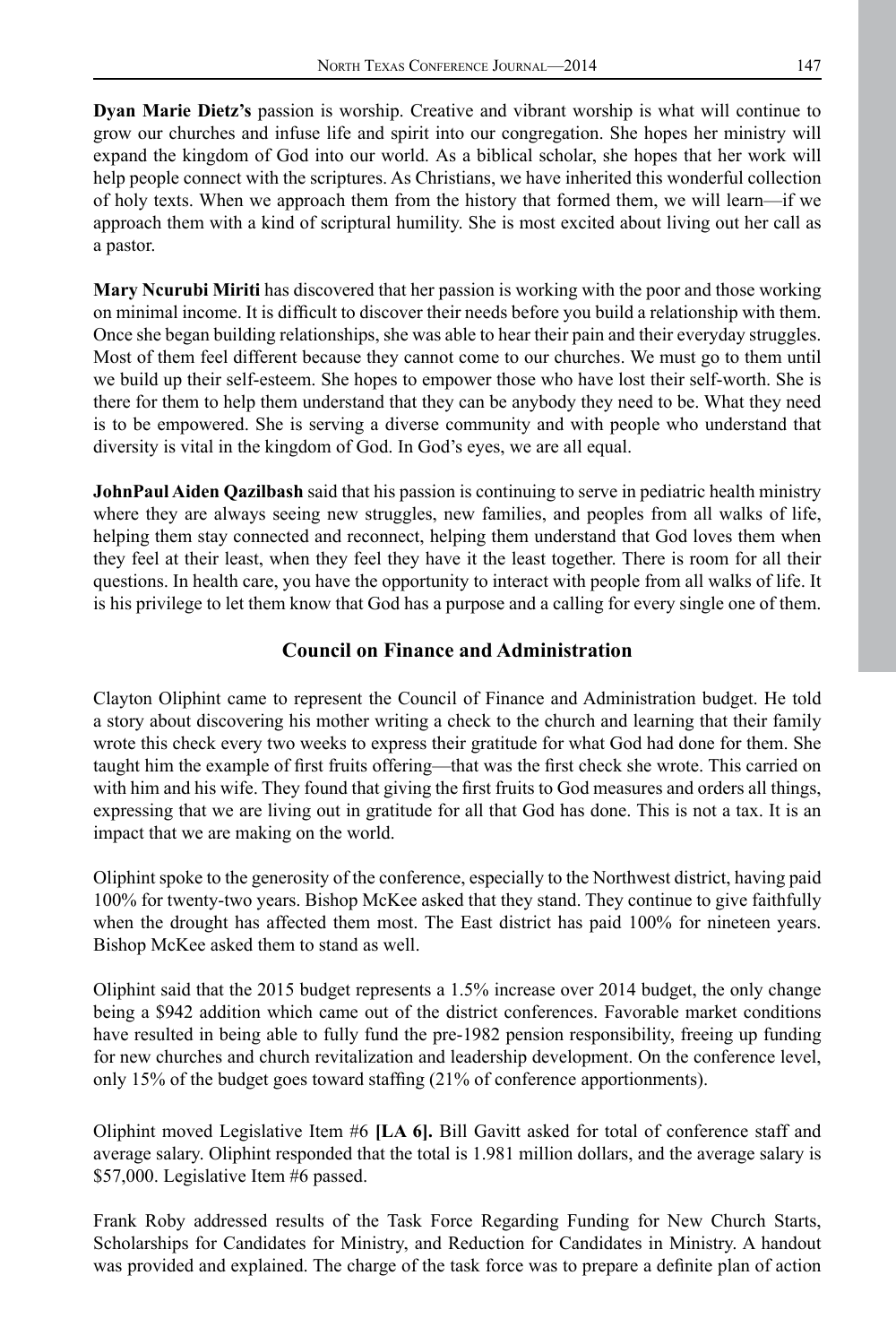to address increased funding for new church starts, scholarships for candidates for ministry, and debt reduction for candidates for ordained ministry. Legislative Item #13 **[LA 13]** made six recommendations.

The North Texas Conference must develop 100 new long-term clergy over the next 10 years to support the needs of existing and future congregations due to the growth of the Conference area and retirement plans of existing clergy. The Conference must create 25 new church starts over the same period to meet the needs of expanding communities, mission churches that support the ethnic diversity of our Conference, and unserved pockets within the Conference. Recommendations for funding are \$5,000 per year for 5 years for each candidate accepted into the ordination process who can contribute to the future leadership requirements of the Conference and \$350,000 for each church start over the next 10 years. A capital campaign, rather than increased apportionments, within the conference was deemed the most feasible resource for commitments, the structure and scope to be determined by CF&A. The task force sought a motion to approve the above recommendations and authorize CF&A to approve the final campaign structure and strategy.

Bill Gavitt thought that \$5,000 was too little. Jan Davis pointed out that the BOM provides MEF funds to students of a substantial amount. The conference allowed Justin Hancock to speak even though he would not become a member of the conference until July 1. He suggested it was time to reevaluate educational and financial issues regarding young clergy. They earn so little, many will not even consider ordained ministry as an option. Roby thanked Hancock. David Lessner asked for the cost-benefit analysis of candidates dropping out of the process. When a person withdraws, the funding will stop. Matt Gaston asked if we would be looking at a 12 million dollar capital campaign as early as next year. Roby replied that it could be earlier. Donors have already indicated a readiness to participate. John McClarty asked about the proposed average church attendance of 1,000 each. Roby said that the number came from the Center for New Church Development. Jennifer Cobb expressed concern with allocation of money since attrition rate in candidacy is high. Front-loading, therefore, to her seems dangerous. Roby responded that some would not even attempt the steps without funding. Ben Hensley inquired about long-term latitude in regard to the rising cost of education. Roby replied that the commitment is fixed. Hensley pointed out that not everyone is aware of the BOM funding that is available. Roby agreed.

Clara Reed asked a question regarding supporting ethnic churches. She observed that the definition of "mission" churches has changed over the years. African American churches are still considered "ethnic." The Bishop affirmed this. Reed also asked what a voluntary capital campaign might look like. The Bishop responded that this would be determined by CF&A. Jill Jackson-Sears asked if there would be any additional funding for the mission plants. Roby said there would not. Mike Baughman asked about unserved pockets, asking if age demographics came into play in identifying underserved areas. Roby used the example of Uptown, which has no church within it. Baughman pointed out that most people don't choose churches based on geography. MEF funds are set up according to how many years of service a person has. Does this come into play here? Roby responded that that will not prohibit a person from receiving funding.

Jamie Nelson asked about identifying the 100 persons. She would like to see something produced that would help get young people excited about entering ministry. The Bishop pointed out that the point was valid but that the focus was on the task force report. The question arose as to whether those who did not become United Methodist until after seminary were given consideration. The Bishop said that the question is good and needs to be punted to the Board of Ordained Ministry. Jean Wood called the question. Motion carried by show of hands. The bishop asked young and certified candidates to stand. He stated that we are 35% there towards the goal of 100 persons. He added that clergy and SPRCs need to advise folks to seek certification and that not all calls to ministry are calls to ordained ministry.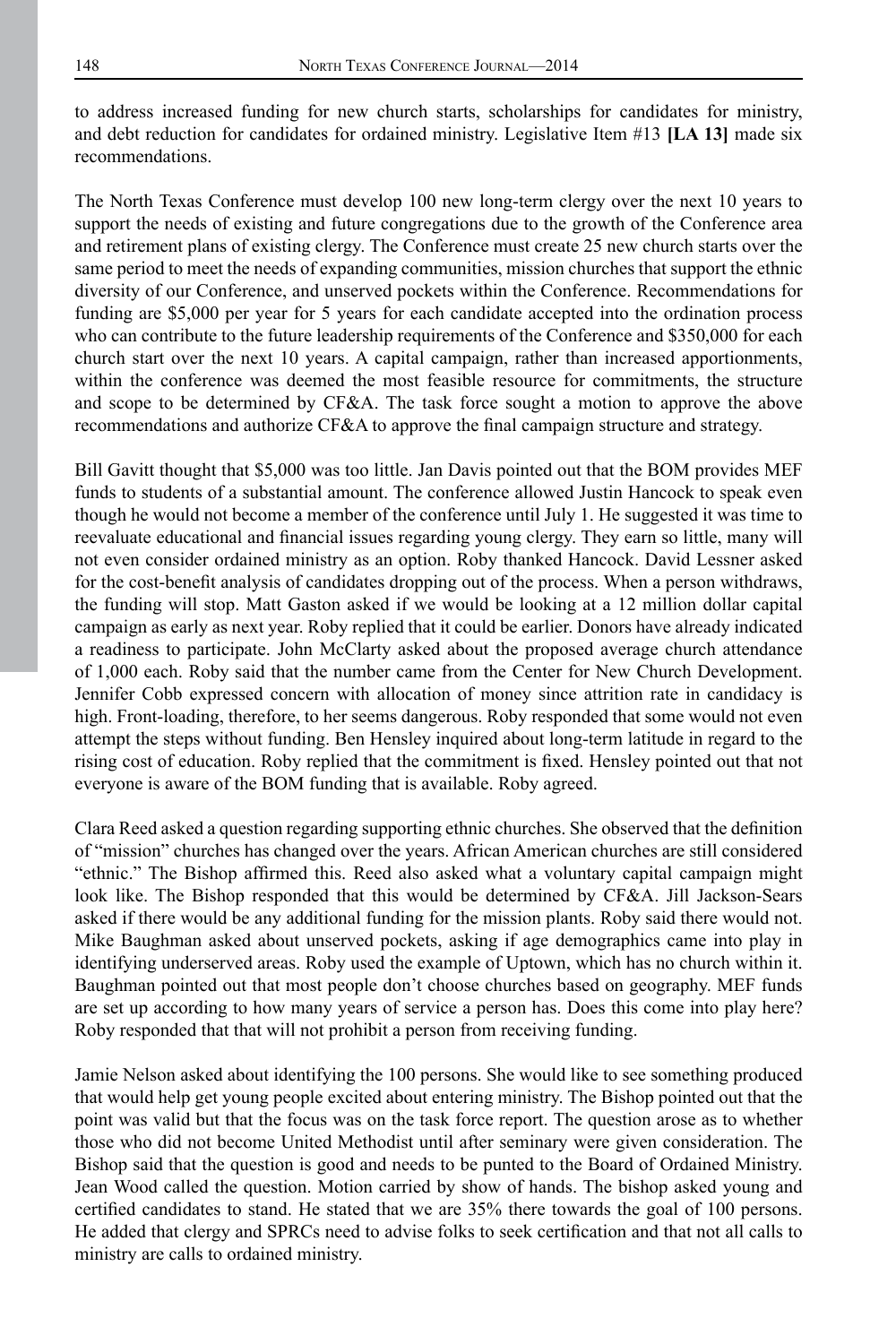#### **Change the World Weekend**

Change the World Weekend was presented by Christina Cavener, chair of Board of Global Ministries. Bishop McKee had been invited to preach at FUMC, Allen during their Change the World Weekend. On May 17, over 100 United Methodists joined with volunteer residents of zip code 75215 to support the residents and organizations already at work there in the neighborhood. Volunteers and residents broke bread together and served together, in support of Dallas Bethlehem Center, City Square, and more. They looked closely at how they can better partner in 75215 to help them leverage their assets and sustain a productive, sustainable future for themselves and their children. This was just one day in the effort to eradicate poverty by 2025 in zip code 75215 and 75426. The idea is to build partnerships and friendships that will last a lifetime. First UMC, Allen combined with Suncreek, Creekwood, Good Shepherd, and Living Life Church, a mission church of FUMC Allen. They recruited three more area churches, 12 businesses, three Rotary clubs, two Kiwanis clubs, an elementary school and numerous nonprofit groups. 49 boxes were filled with care packages to soldiers in Afghanistan and 15,000 pounds of food for a local food pantry. Rethink Church of Nashville, Tennessee provided more than \$30,000 in funding for event promotions, along with hours of support. In Allen, change the World Weekend began with a Kids Against Hunger packaging event at Chandler Elementary, continued with Meals on Wheels deliveries, a diaper-making event to support children in Honduras, and finished with a Project Linus blanket-making marathon. Bishop McKee asked that the Conference triple the amount of volunteers that participated conference-wide next year.

#### **Young Person's Address**

Marissa Harrison, secretary of Conference Council on Youth Ministries, addressed the Conference. She presented a video the youth had made since so many of them were still in school. Maddie Chumley said they focused more attention on district events for mission and fellowship. Over four hundred youth attended two mid-winter events. They focused on how to say "yes" to God in a world which says "no." Their mantra was "Don't say 'no way;' say 'Yahweh.'" This year at the Quadrennial Global Young People Convocation, four of the twenty-four delegates from the South Central Jurisdiction will come from the North Texas Conference. Their hope is that CCYM will have an impact not just on youth but on the entire North Texas Conference. They wish to be role models to young and old. They will attend conference events and invite others to be a part of CCYM. There is no better place than CCYM to explore a call to ministry. Meghan Crone, First UMC, Frisco, rallied the conference by having a t-shirt throw. The Bishop thanked Kelly Carpenter for leading the conference youth.

#### **Core Leadership Team**

Bishop McKee told the conference that Core Leadership Team has no decision-making authority. It is as much a learning process as anything. They do a lot of monitoring and serve as a sounding board for the centers. Linda Parks presented the Core Leadership Team report and stated that the CLT dreams and strategizes and discusses various topics. Parks highlighted Laity Day with the Bishop in all four districts this year—over 350 laity were present. Parks explained the make-up of the CLT, including the three at-large members appointed by the Bishop. The Core Leadership Team is convened by the Bishop and has representatives from each of the districts as well as a district superintendent and leaders from the conference centers. Parks gave a special thanks to Ruth Robinson who has served in this capacity for four years.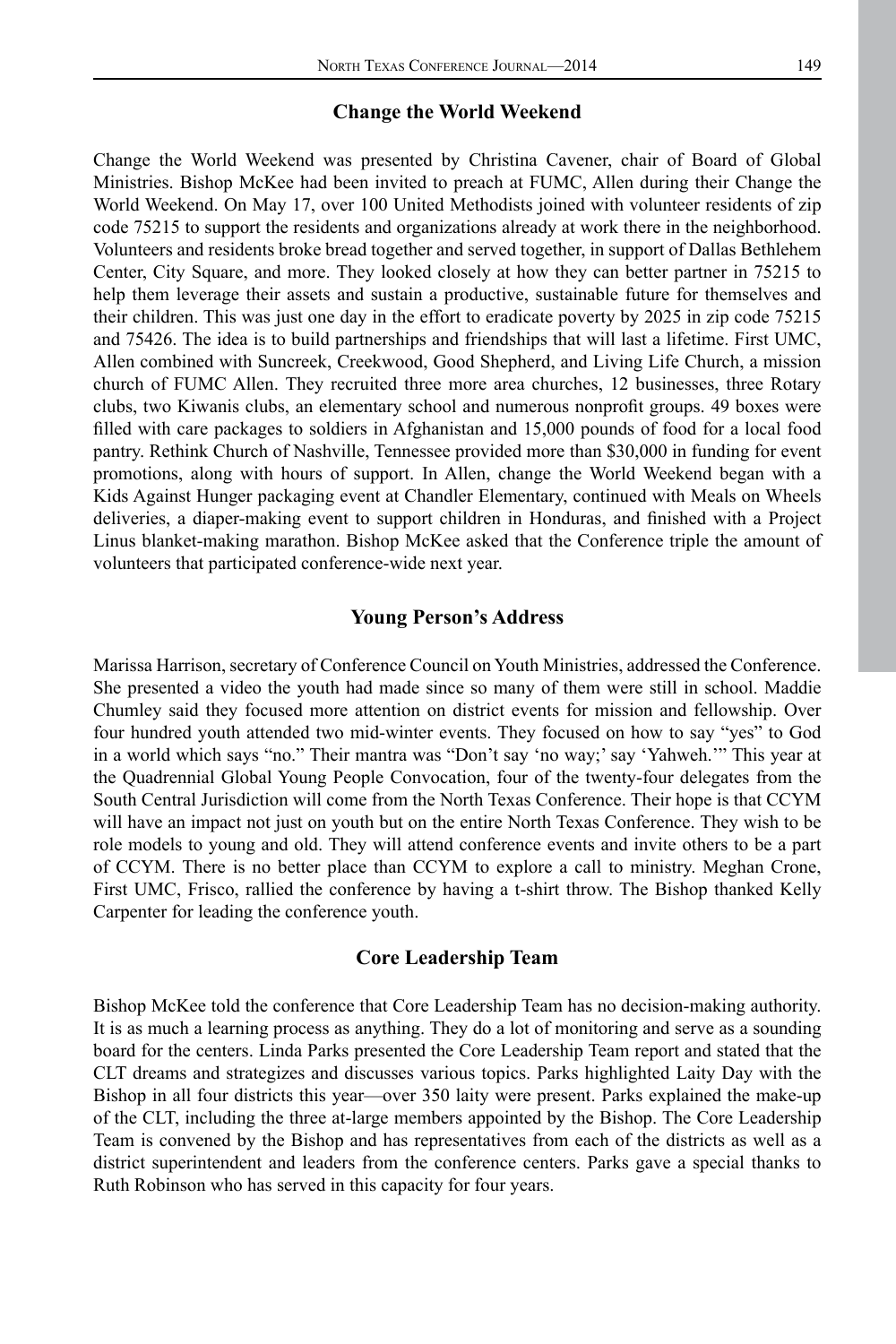#### **Wesley-Rankin Center**

The Bishop then announced a video from the Wesley-Rankin Center. He said he was grateful for Sarah Squires, the executive director of the Center, and for the new missional pieces that were always happening there. The video showed that the past three years have seen a tripling of children served, from 46 to 125, and in summer camp. They have launched an adult program and have made the decision to walk WITH their constituency. Parents are learning to parent; women are learning to be entrepreneurs. The next step is a big one. There are more than 2500 children in West Dallas with no access to critical early childhood education. There are no pre-schools. Wesley-Rankin is launching a pre-school program this fall. They will be going into homes to work with parents and children from birth to age three. The next year they will open classrooms for children ages 3-6 years, and they will launch a capital campaign to create classroom space. Their seniors need bathrooms and doorways that will meet ADA regulations. Squires invited the conference to be a part of Wesley-Rankin's "educating to change."

#### **Consent Agenda**

Larry George presented the consent calendar. No items had been removed, and the consent calendar was adopted.

### **Nominations Committee**

Linda Parks and Jeff Buois presented the report of the nominations committee, noting that the report could be found on the green sheets in the canvas IMPACT bags. Parks described the makeup and the work of the committee. New nominations were bolded on the handout. The Bishop reminded the conference that nominations may be made from the floor. The report passed as presented.

The Bishop explained that the voting process would take place separately for clergy and laity. A break was announced and laity were dismissed to hear the keynote speaker in the Bartula Family Life Center.

#### **Instructions on Electronic Voting**

Clergy returned after the break for voting. The Bishop asked everyone who was not eligible to vote to move to the balcony. Conference Secretary Judith Reedy thanked the election company LUMI and their technicians present to help conduct electronic voting. She then explained how voting would be conducted. A sample ballot was cast and the first round of voting began. Bishop Whitfield led clergy in prayer. After the second ballot, Bruce Weaver led the prayer at his 69th annual conference.

#### **Keynote Address to the Laity**

Kibbey spoke to the laity session about unleashing their church to serve, addressing their wildest life dreams. She used Psalm 37 as the basis for her presentation and talked to laity about a new set of "Givens." These included God-given capacity; fueling the "Atmosphere of possibility;" embracing and multiplying, a breakthrough prayer initiative; and everyone on mission to serve.

The Bishop closed the morning session with prayer and the conference adjourned for lunch.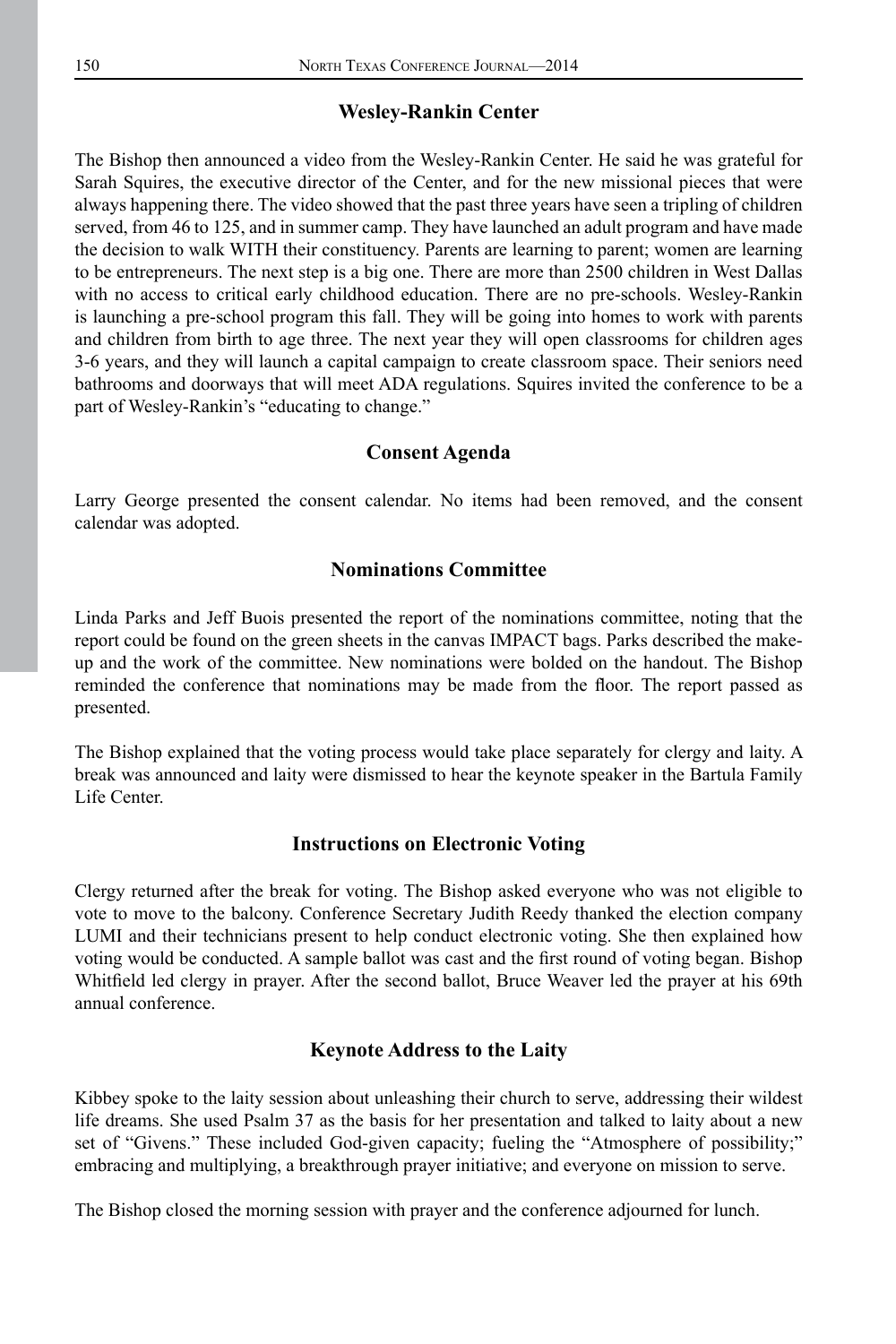# **TUESDAY AFTERNOON BUSINESS SESSION**

Ken Medema opened the afternoon session at 1:45 pm with "Bound Together and Finely/Tightly Woven with Love," as he instructed people to bump shoulders and scratch backs of others as they sang together. Marvin Guier offered a prayer.

# **Board of Ordained Ministry**

**Billy Echols-Richter** introduced more ordinands.

**Penny Mitchell** is finding ways to use her gifts and graces to share the gospel of love with those who desperately need to experience it. Her passion is to be a vessel that the Holy Spirit can work through to transform lives. She hopes her impact will be to inspire others to live a Christ-centered life and then equipping them to go out into the world and share the love and hope of Christ with others. She is excited that she can now focus all her time on her ministry and that this summer she will take a vacation. Habitat for Humanity is coming to Pilot Point and is working with her church to begin the process for finding families.

**Andrew Forrest** is passionate about foolishness and weakness. He spent time in prison ministry this summer. It was dangerous, and he started thinking it was foolishness. He saw a prisoner who had been a former white supremacist and yet was embraced by his black inmates whom he had rejected. He thought that was foolish, and it was happening in prison—that reconciliation—and that was foolish. He was reminded of Paul's words in Corinthians about using the foolishness and weakness to reconcile the world and bring down the so-called strong and the so-called wise. If his life is going to have any impact, he and his congregation will become braver in that foolishness.

**Jason McConnell** is very passionate about the way that people experience life. He is excited about seeing people see the church with new eyes. He is passionate about seeing people really come alive. He hopes to make an impact on life the way people have made an impact on him, from growing up in First Church, Richardson to now, on those who have not experienced that kind of impact of grace. He wants to ask the questions that awaken others and have them come alive. He wants to have an impact in life so that he can talk to his children and other children with abandon and to the broken person so that they can experience grace in its totality. He is excited about feeling that he is a part of the connection that gets to see beyond the small.

The bishop reported to the conference the results of clergy voting.

## **Center for Missional Outreach**

Larry George was joined by Marji Bishir Hill and Lynn Parsons as he reported from the Center for Missional Outreach. George referred the conference to Bishir for questions about disaster and to Parsons for questions about the Zip Code Connection.

George explained that the work of the Missional Outreach Center is envisioned and implemented through an Advisory Team and four program work areas. The Board of Church and Society awarded three Peace with Justice grants in 2014 to Button Memorial in Little Elm, First Church Lewisville, and a Carrollton church collaboration among Holy Covenant, First Church Carrollton, and Aldersgate. The Board of Global Ministries celebrates with the conference in the recognition plaque from The Advance, awarded to the North Texas Conference for having the highest percentage increase in designated giving in the 8-state South Central Jurisdiction in 2013. George anticipated an important presentation to be made immediately following by the other two program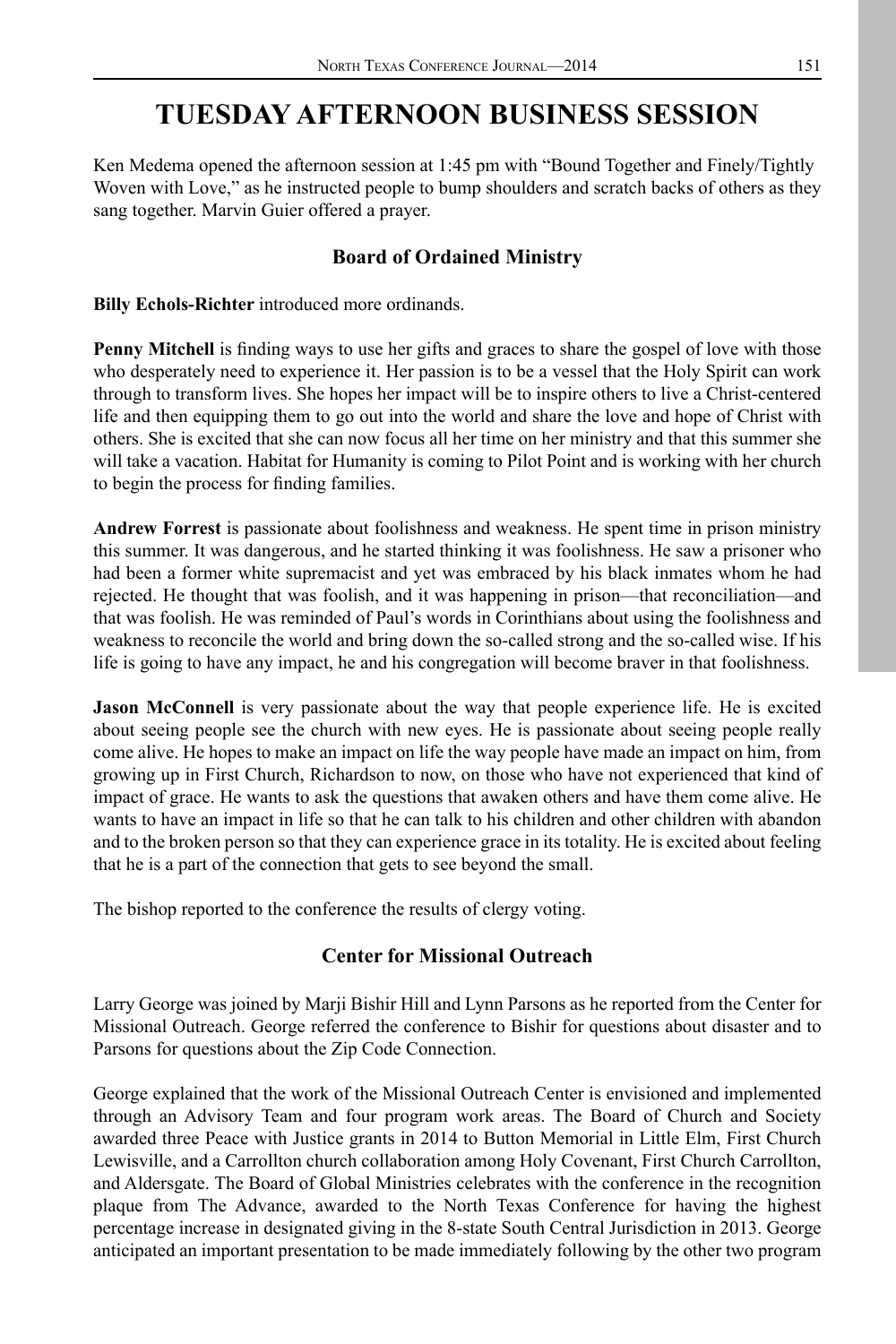areas—the Committee on Ethnic Local Church Concerns and the Commission on Christian Unity and Interreligious Concerns.

George quoted the late William Sloan Coffin's words, "No sermon on love can fail to mention love's most difficult problem in our time—how to find effective ways to alleviate the massive suffering of humanity at home and abroad. What we need to realize is that to love effectively we must act collectively, and that in collective action personal relationships cannot ignore power relationships….to show compassion for an individual without showing concern for the structures of society that make that one an object of compassion is to be sentimental rather than loving." George concluded that the Advisory Team had, therefore, proposed and the conference had embraced a bold vision to focus resources on energizing the connection of faith to reclaim and recommit to God's vision of vital and thriving communities by eliminating poverty in zip codes with the highest rates in the Conference—the urban 75215—and the rural 75426. He referred the conference to the opportunity for all to participate collectively in the Dallas Mayor's Back-to-School Fair, a commitment to fullness of life for children and families, specifically as a volunteer on August 1 at Fair Park.

### **William B. Oden Ecumenism Award**

Nancy DeStefano and Sam Martin presented the inaugural Annual Bishop Oden Award to two recipients: First United Methodist Church, Bells, for their work in ecumenical outreach to offer food and other assistance to those in need in their mission field and Wesley Magruder for his work in furthering understanding and strengthening bonds with other faiths in our area and for his efforts to assist refugees in need in the Dallas area.

In introducing Bishop Oden, Bishop McKee spoke about an ecumenical service at Highland Park UMC in which he participated when he first arrived in the North Texas Conference. There he was told that Bishop Oden and the then Catholic bishop were responsible for the beginning of quarterly inter-faith meetings and dialogues. Those quarterly meetings have now resumed. While there are differences, they have also found that there is a significant oneness. Bishop Oden has been the pioneer and the hero of what it means to be connected ecumenically. Bishop McKee called on Marilyn to join Bishop Oden at the microphone.

Bishop Oden and Marilyn received a warm welcome, and Bishop Oden said that Thomas Wolfe was wrong. "You can come home again." He spoke to the inclusivity of the 1968 joining together of two churches to become the United Methodist Church, a church that works for healing and wholeness, the abolishment of racism, and for the unity of the church at every level. Bishop Oden said that working for Christian unity and interreligious concerns, therefore, is in our DNA. Bishop Oden then presented the awards to Bells, Texas, and to Wes Magruder.

### **The Golden Cross Ministry**

Bishop McKee spoke about the beginnings of Golden Cross, offering charity care to hospitals. A video told the story of Golden Cross Ministry, beginning in a small United Methodist Sunday School, with everyone in churches across the Conference contributing one dollar to help the indigent toward hospital care. Seventeen churches in the North Texas Conference still practice this. They were listed in the video. Generations later, the vision has endured. Golden Cross has funded lifesaving programs. This past year, Golden Cross funds were used to purchase prescriptions for 191 patients at a cost of \$25,437; provided 1,508 prescriptions funded by pharmaceutical companies at no cost to patients; funded \$26,402 worth of medical supplies and equipment through MedAssist; worked cooperatively with a pharmacy technician, clinical nurse educator, and social worker to administer the MedAssist program.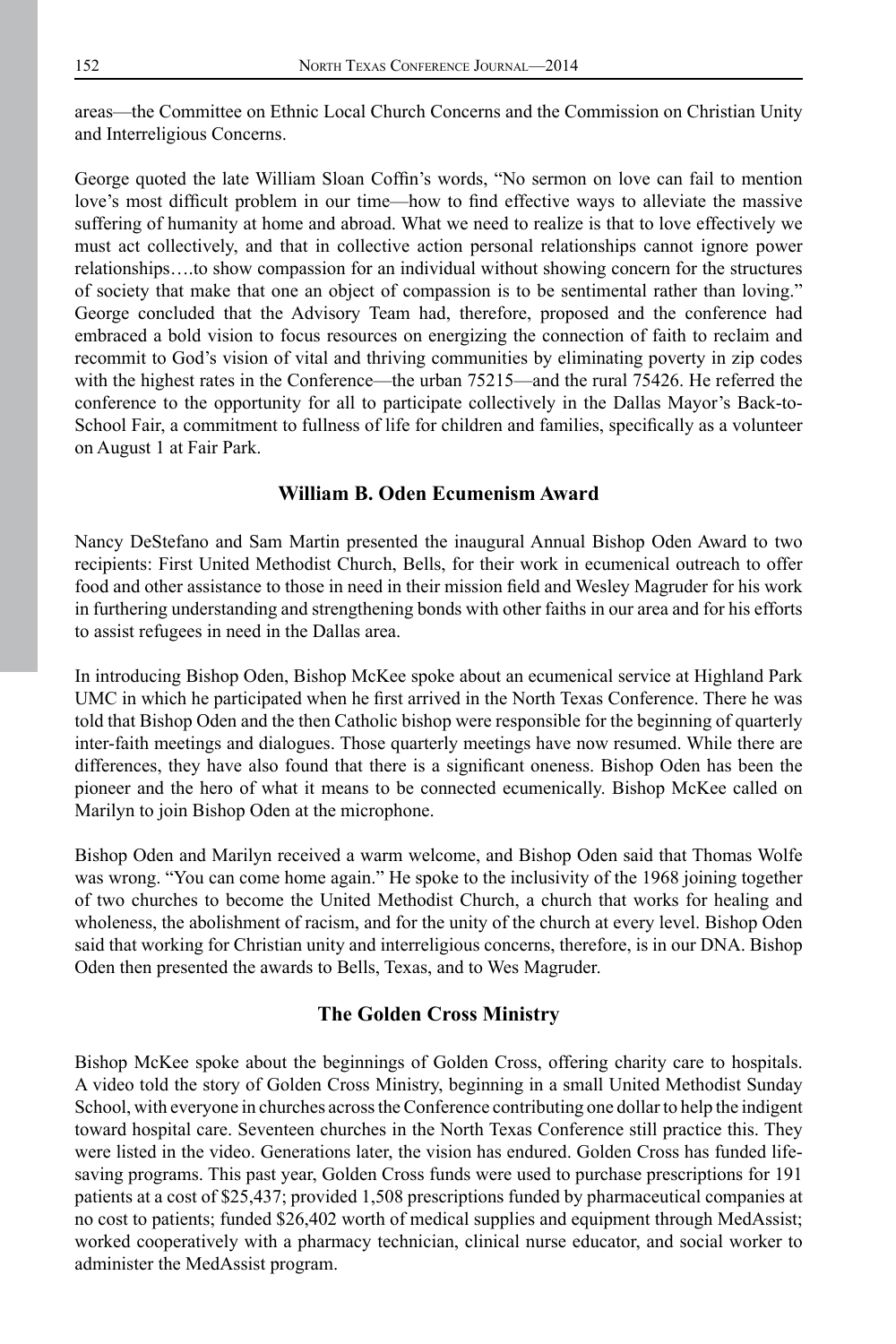## **Clergy Spouse Organization**

Michelle Corazao, President of the Clergy Spouse Organization of the North Texas Conference, reminded the conference that their first meeting was held in 1939 and that even though the name, the focus, and the composition had changed, clergy families were still trying to live out their calling as a family and make sense of a life in the unique world of church work and ever-present itineracy. She said that a vibrant and healthy Clergy Spouse Organization supports healthy clergy families, and healthy clergy inspire healthy churches.

The bishop thanked Corazao for her report and called for a fifteen minute break, dismissing the clergy to the Bartula Life Center for the Clergy Address from Sue Nilson Kibbey.

## **Instructions on Electronic Voting**

Laity returned after the break for voting. The Bishop asked everyone who was not eligible to vote to move to the balcony. Conference Secretary Judith Reedy thanked the election company LUMI and their technicians present to help conduct electronic voting. She then explained how voting would be conducted. A sample ballot was cast and the first round of voting began.

Bishop McKee addressed the body as to the importance of what they were doing, electing delegates to General and Jurisdictional Conferences. Linda Parks led the laity in prayer. Between ballots five and six, Bishop McKee called on Tom Busby to pray. Leading into Jurisdictional voting, Bishop McKee offered the prayer. General Conference and Jurisdictional Conference Delegates were elected in 14 ballots. Alfred White moved that the next 3 top vote-getters be elected as the three alternates. Motion was seconded and it was explained by the Bishop. Motion carried.

## **Keynote Speaker Clergy Address**

Kibbey presented "Fixed vs. Growth Mindset" to clergy on Tuesday afternoon. She spoke of teachability versus coachability. She asked the question of what limits coachability and spoke of the five practices of coachability: Hunger; Opening the Power Station, the core of which are character and values, the ideas of which include viewpoints, strategies and execution; Assimilating Feedback; Going Outside Your Comfort Zone; and Breakthrough Prayer Initiative where the synergy of change moves forward. Visuals underscored her presentation and she promised the clergy that the outline and presentation would be located on the North Texas Conference website.

### **Resolutions**

Jack Soper presented Legislative Item #14 **[LA 14]** regarding misuse of database from United Methodist Reporter, Inc. The resolution was to prevent the Institute on Religion and Democracy from continued use of contact information belonging to local churches of the North Texas Conference of the United Methodist Church. Six corrections were made to the resolution, substituting UMR Communications, Inc. for each reference to United Methodist Reporter.

Don Wiley offered an amendment: Further be it resolved that the North Texas Conference develop a written confidentiality policy regarding conference records and refer such matters to the appropriate committee. The amendment passed.

Katy Kiser offered a second amendment: Further resolve that it be determined if any other group or organization has bought the UMR mailing list, and if so, they be subject to legislation as well as the Institute on Religion and Democracy. The amendment passed.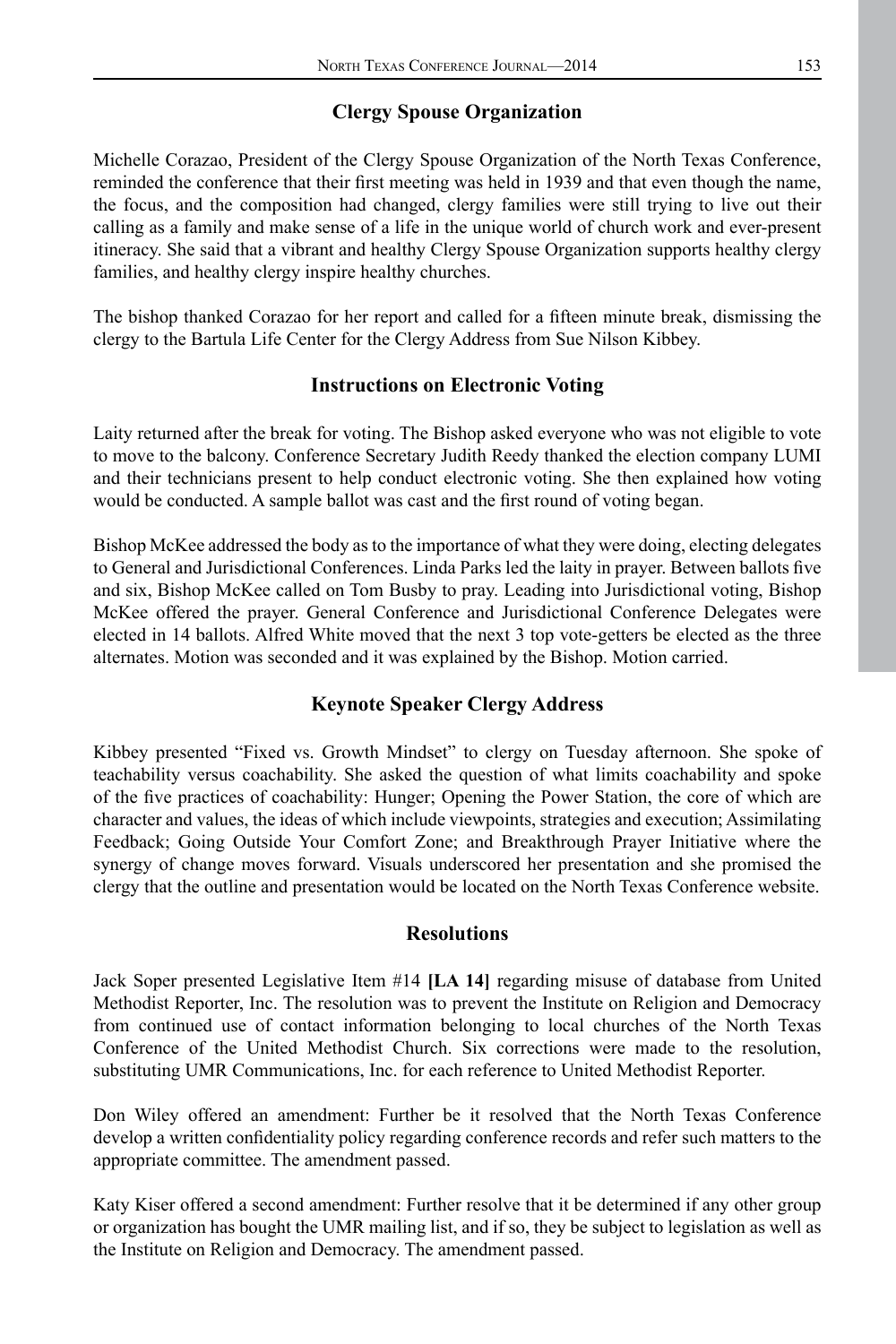The resolution passed.

Wes Magruder presented a Legislative Item #15 **[LA 15]** regarding the death penalty on behalf of the Board of Church and Society. Richard Hearne professed his support for the idea but questioned why it only allowed for participation of clergy. Martha Myre pointed out that the only part of the document pertaining to clergy only was the "Clergy Sign-on Letter." Michael Lewis offered a speech against, referring conference to those unborn babies who are victims of abortion. The resolution passed.

### **Courtesies and Resolutions**

Conference Secretary Judith Reedy congratulated Rev. Byron and Norma Ruth Myrick who were celebrating their 54th wedding anniversary. Almost all their anniversaries have been celebrated at Annual Conference. Jackye Waiters-Lee, chair of Courtesies and Resolutions, was unable to attend the conference because she was seriously ill. She was included in prayers during the conference.

Bishop McKee thanked Chancellor Pam Liston, Gloria Scott, Debra Hobbs-Mason, Clayton Oliphint, the members and staff of First UMC, Richardson, as well as Abril Goforth and tellers, volunteers from various churches, and all those who facilitated this year's annual conference. He announced that Robert Hasley had invited Annual Conference to meet next year at St. Andrew UMC in Plano, June 7–9, 2015. The Bishop then invited Tim Crouch, who will head the 2016 Delegation and the other elected delegates to all come to the front. Crouch expressed his appreciation to the conference, said that the delegate needs the support of the conference, and promised that the 2016 General Conference would make Methodism better.

## **Closing Worship of Communion and Sending Forth With "Reading" of Appointments**

Bishop McKee and the newly ordained served Holy Communion to the Conference as the names of churches and those appointed appeared on the Conference screens.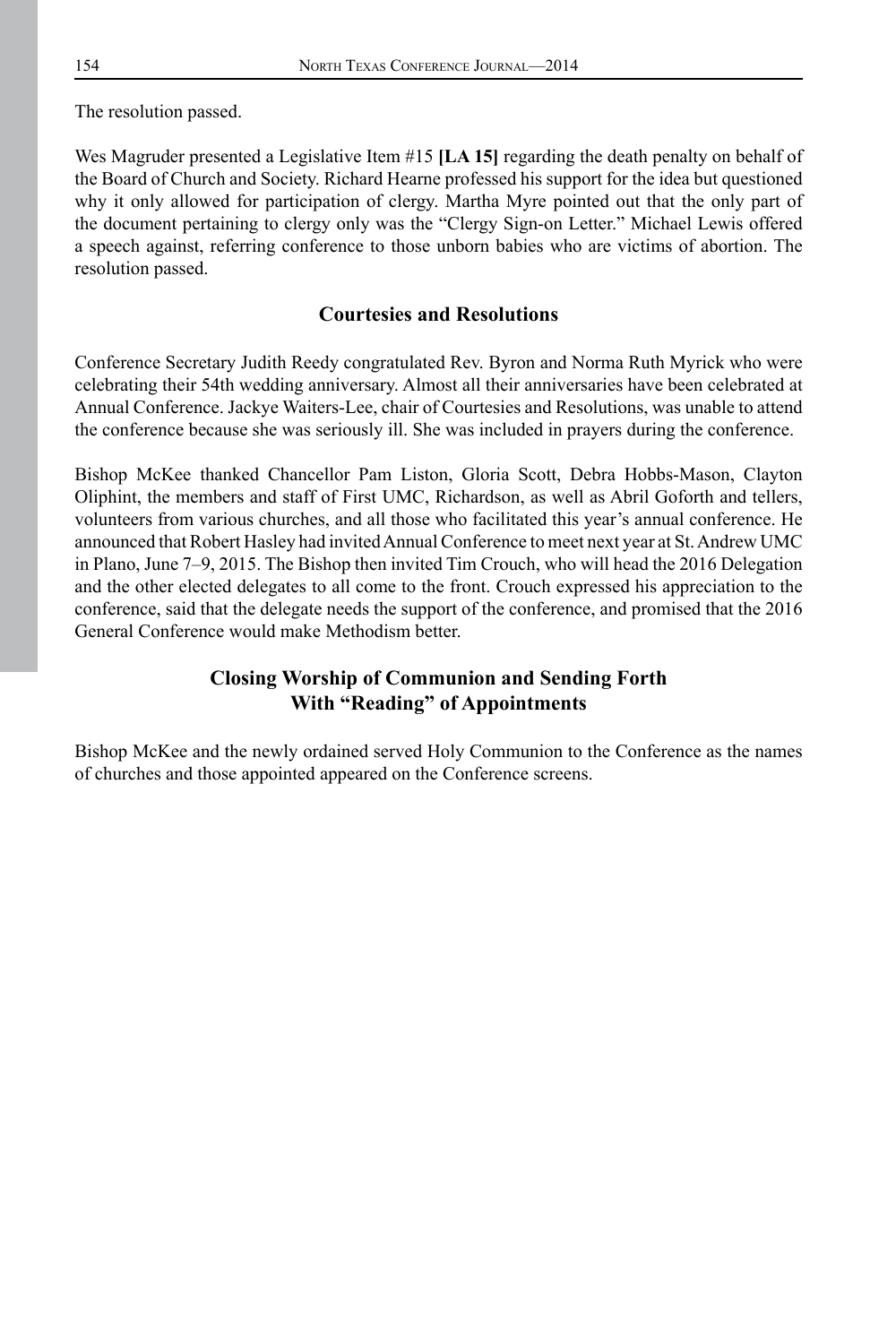| <b>Clergy Ballot Results</b> |                   |                          |                                  |                               |                          |  |  |  |  |
|------------------------------|-------------------|--------------------------|----------------------------------|-------------------------------|--------------------------|--|--|--|--|
| <b>General Conference</b>    |                   |                          |                                  |                               |                          |  |  |  |  |
| <b>Ballot</b> #              | <b>Time Taken</b> | <b>Time</b><br>Concluded | <b>Elected</b>                   | <b>Votes</b><br><b>Needed</b> | <b>Votes</b><br>Received |  |  |  |  |
| $\mathbf{1}$                 | Tue 10:52         |                          | Jan Davis                        | 160                           | 165                      |  |  |  |  |
| $\overline{2}$               |                   |                          | Clayton Oliphint                 | 165                           | 170                      |  |  |  |  |
| $\overline{4}$               |                   |                          | Jill Jackson-Sears               | 165                           | 182                      |  |  |  |  |
| 6                            |                   |                          | Ron Henderson                    | 167                           | 183                      |  |  |  |  |
| 6                            |                   | Tue 11:25                | Don Underwood                    | 167                           | 173                      |  |  |  |  |
|                              |                   |                          |                                  |                               |                          |  |  |  |  |
|                              |                   |                          |                                  |                               |                          |  |  |  |  |
|                              |                   |                          | <b>Jurisdictional Conference</b> |                               |                          |  |  |  |  |
| 8                            | Tue 11:29         |                          | Owen Ross                        | 155                           | 171                      |  |  |  |  |
| $\,$ 8 $\,$                  |                   |                          | Joe Stobaugh                     | 155                           | 166                      |  |  |  |  |
| 9                            |                   |                          | Lisa Greenwood                   | 165                           | 169                      |  |  |  |  |
| 11                           |                   |                          | Ouida Lee                        | 165                           | 182                      |  |  |  |  |
| 13                           |                   | Tue 12:01                | <b>Tim Morrison</b>              | 168                           | 198                      |  |  |  |  |
|                              |                   |                          |                                  |                               |                          |  |  |  |  |
|                              |                   |                          |                                  |                               |                          |  |  |  |  |
|                              |                   |                          | <b>Alternates</b>                |                               |                          |  |  |  |  |
| 14                           | Tue 12:03         |                          | Andrew Stoker                    | 155                           | 166                      |  |  |  |  |
| 17                           |                   |                          | Derek Jacobs                     | 162                           | 183                      |  |  |  |  |
| 17                           |                   | Tue 12:13                | Holly Bandel                     | 162                           | 176                      |  |  |  |  |